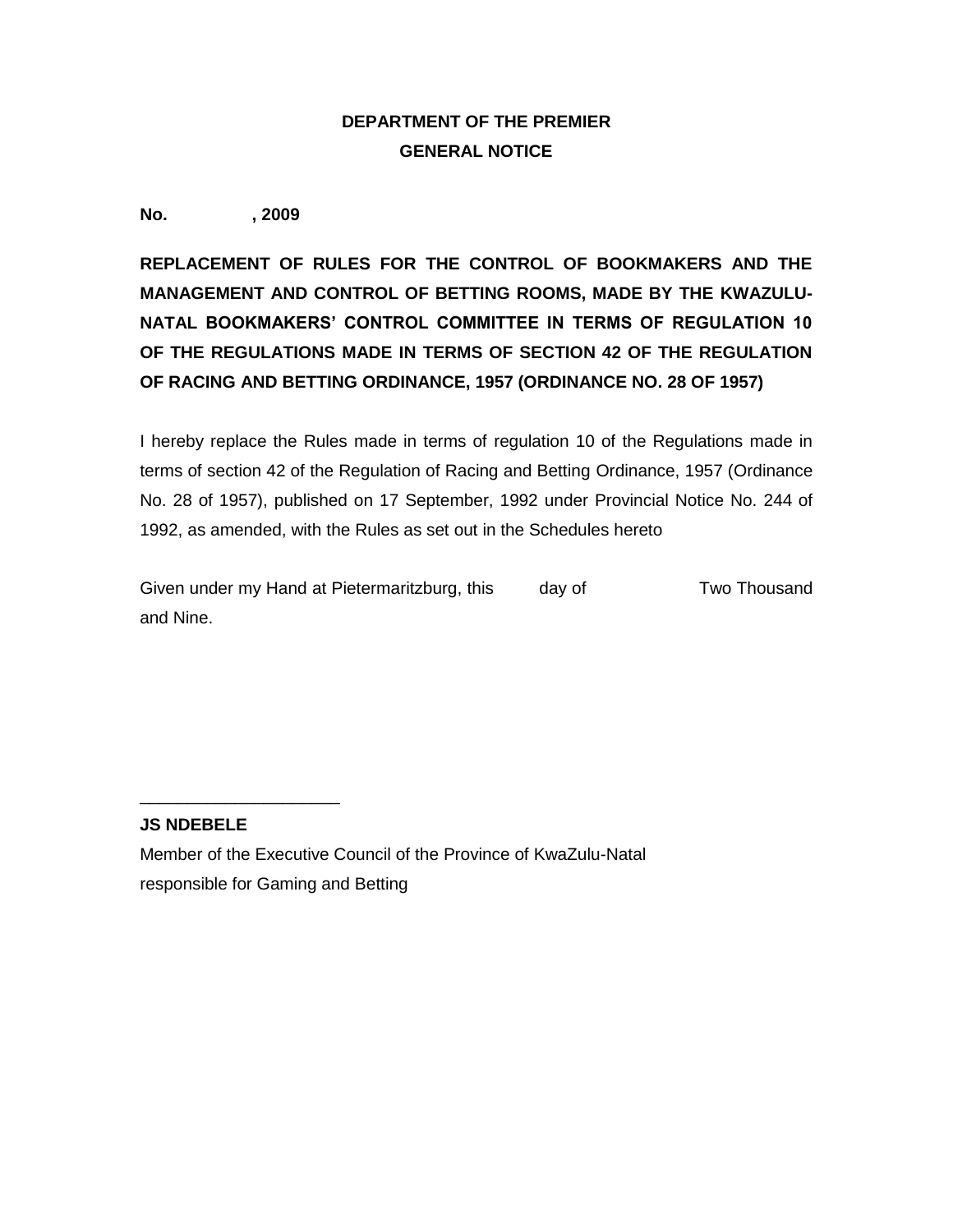### **SCHEDULE 1**

RULES FOR THE CONTROL OF BOOKMAKERS AND THE MANAGEMENT AND CONTROL OF BETTING ROOMS, MADE BY THE KWAZULU-NATAL BOOKMAKERS' CONTROL COMMITTEE IN TERMS OF REGULATION 10 OF THE HORSE RACING AND BETTING CONTROL REGULATIONS.

#### ARRANGEMENT OF RULES

Rules

### SECTION A **DEFINITIONS**

1. Definitions

## SECTION B

## GENERAL RULES *(INCORPORATING HORSERACING, SPORT EVENTS & OTHER CONTINGENCIES)*

- *2.* Application of Rule*s*
- 3. Cut-off time to accept and process bets
- 4. Collection of winning bets
- 5. Reduction of odds on connected bet
- 6. Settlement of related Bet
- 7. Calculation of key bet
- 8. Confidentiality of betting transactions
- 9. Void bets and invalid selection
- 10. Possibility to win
- 11. Acceptance of bets
- 12. Error in communication of official fixed price
- 13. Settling
- 14. Rules for other contingencies

#### SECTION C BETTING RULES FOR HORSERACING

- 15. Ante post bets
- 16. Display of odds
- 17. Betting with a run
- 18. Deductions
- 19. Postponed races
- 20. Change of venue or track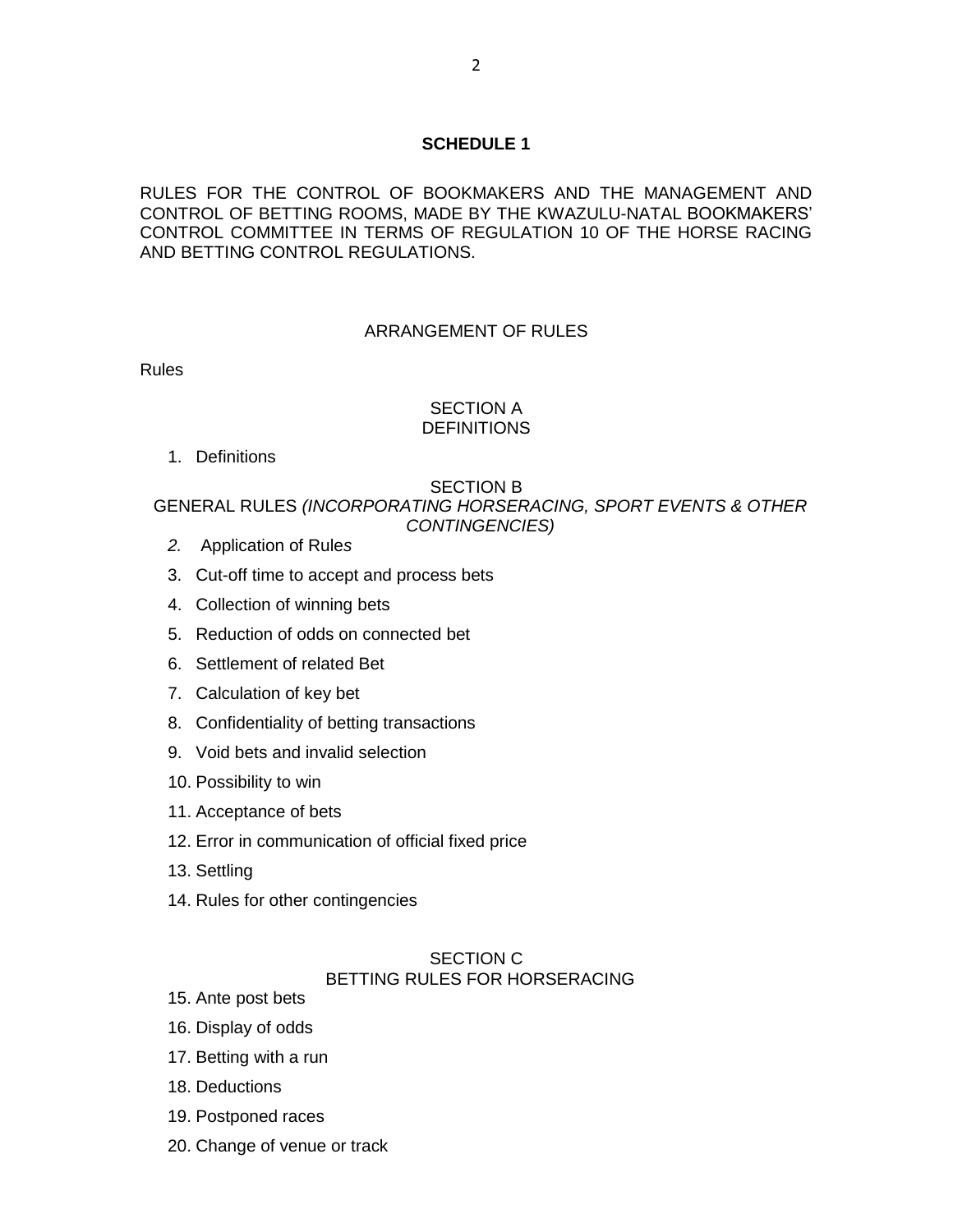- 21. Dead heats
- 22. Starting prices and tote odds
- 23. Open bets
- 24. Place betting at fixed odds
- 25. Races re-run

#### SECTION D

## BETTING RULES FOR SPORTING EVENTS (OTHER THAN HORSERACING)

- 26. Application of this section
- 27. Void bets
- 28. Soccer (Football)
- 29. Athletics and Swimming
- 30. Boxing
- 31. Cricket
- 32. Golf
- 33. Motor racing
- 34. Rugby
- 35. American Football
- 36. Tennis

### SECTION E SPREAD BETTING

- 37. Betting rules for spread betting
- 38. Sport provisions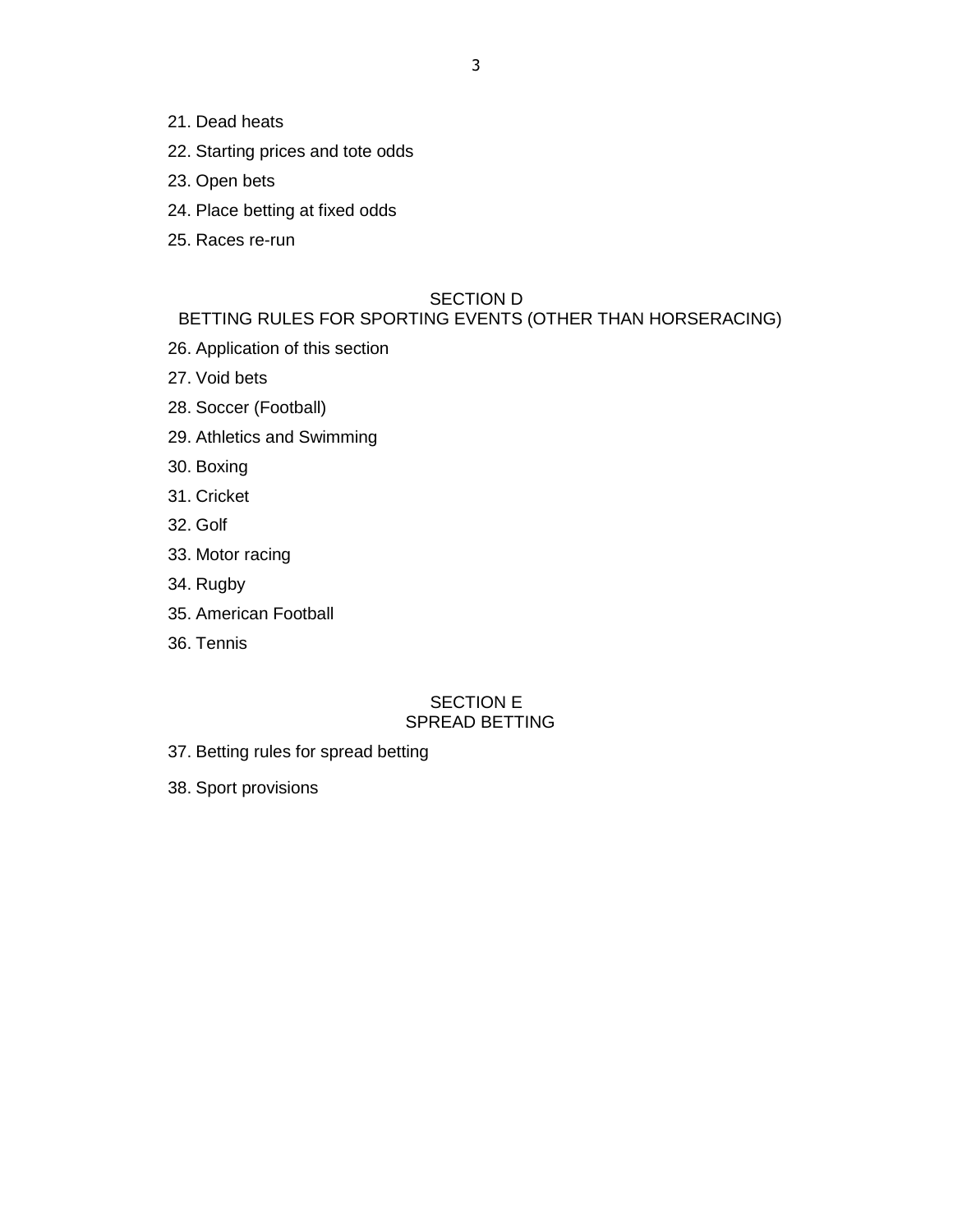## SECTION A DEFINITIONS

### **Definitions**

**1.** In these rules unless the context indicates otherwise –

"**a place bet**" means a bet on a participant being placed in accordance with the rules of the particular race, sporting event or contingency;

"**all clear"** means an official announcement confirming a result after which payouts are claimable;

"**ante post bet**" means in the case of horseracing, any bet accepted by a bookmaker before the final field is declared; and **"ante post bet''** in the case of sports, sporting events, other events or contingencies means any bet accepted by a bookmaker prior to seven days before the sport, sporting event, other event or contingency is scheduled to commence;

"**betting in running**" means a process when quotes or prices on selected events or contestants are updated during the event arising in betting occurring after the official start but before the official end of an event and "**in–running"** has a corresponding meaning ;

"**betting ticket**" means a document, adequately identifying all information in betting transactions either physically handed to a patron or appearing within the patron's account information reflected on the wagering system;

"**bookmaker**" means a person who directly or indirectly lays fixed-odds bets or open bets with members of the public or other bookmakers, or places such bets with other bookmakers or with the holder of a totalisator licence;

"contingency" means an event or occurrence of which the outcome is uncertain or unknown to any person until it happens;

"**connected bet**" means a multiple bet where the same selection is picked for two or more different events;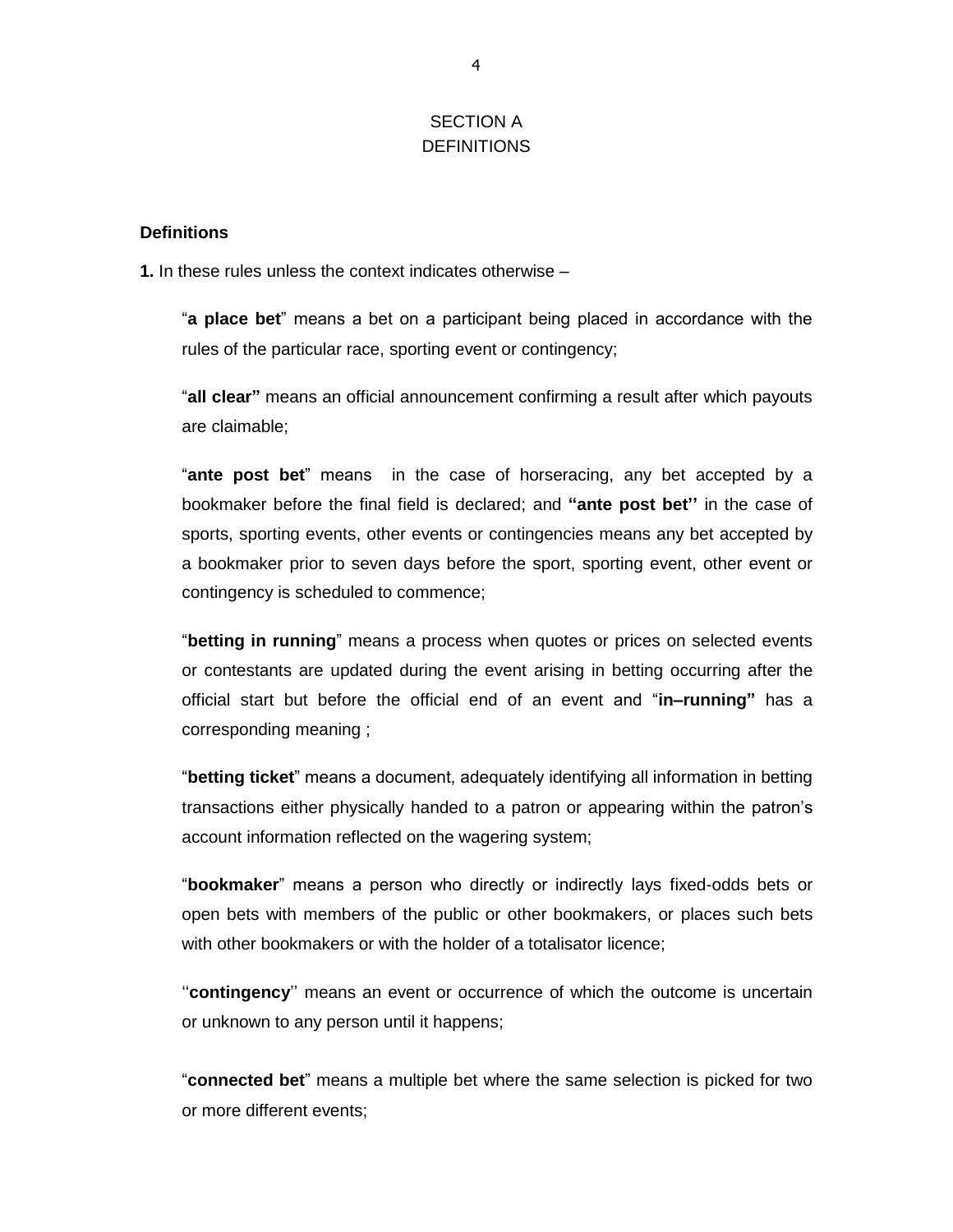"**customer**" means a person who places a bet with a licensed bookmaker or totalisator operator, and "**punter**", and "**investo**r", and "**bettor**" have corresponding meanings;

"**deduction**" means a deduction as calculated in accordance with Annexure A;

"**fixed-odds bet**" means a bet on one or more contingencies in which odds are agreed at the time the bet is placed;

"**fixed place bet**" means a place bet at fixed-odds that are agreed upon prior to the event subject to there being no deductions or dead heats;

"**fixed win bet**" means a win bet at fixed-odds agreed upon prior to the event subject to there being no deductions or dead heats;

"**full accumulative multiple odds**" means the odds of a multiple bet, calculated by multiplying the odds of the first selection plus one, by the odds of the second selection plus one, by the odds of the third selection plus one, and so on for further selections, and the product thereof minus one, as illustrated in the formula as contemplated in Annexure B;

"**group betting**" means betting on specified groups of players to achieve the lowest individual aggregate, or best placing for the tournament irrespective of how far each player progresses;

"**key bet**" means a place bet where the selection finishes in either first or second position;

"**late withdrawal**" means a withdrawal that occurs after the official starting price has been disseminated by the Natal Bookmakers' Society dissemination facility and the betting could not be revised as a result of the time at which the withdrawal took place;

"**lay a bet**" means the acceptance by a licensed bookmaker of a bet and "**laying a bet**" has a corresponding meaning;

"**licensed premises**" means specific premises that are named or described in a bookmaker's licence;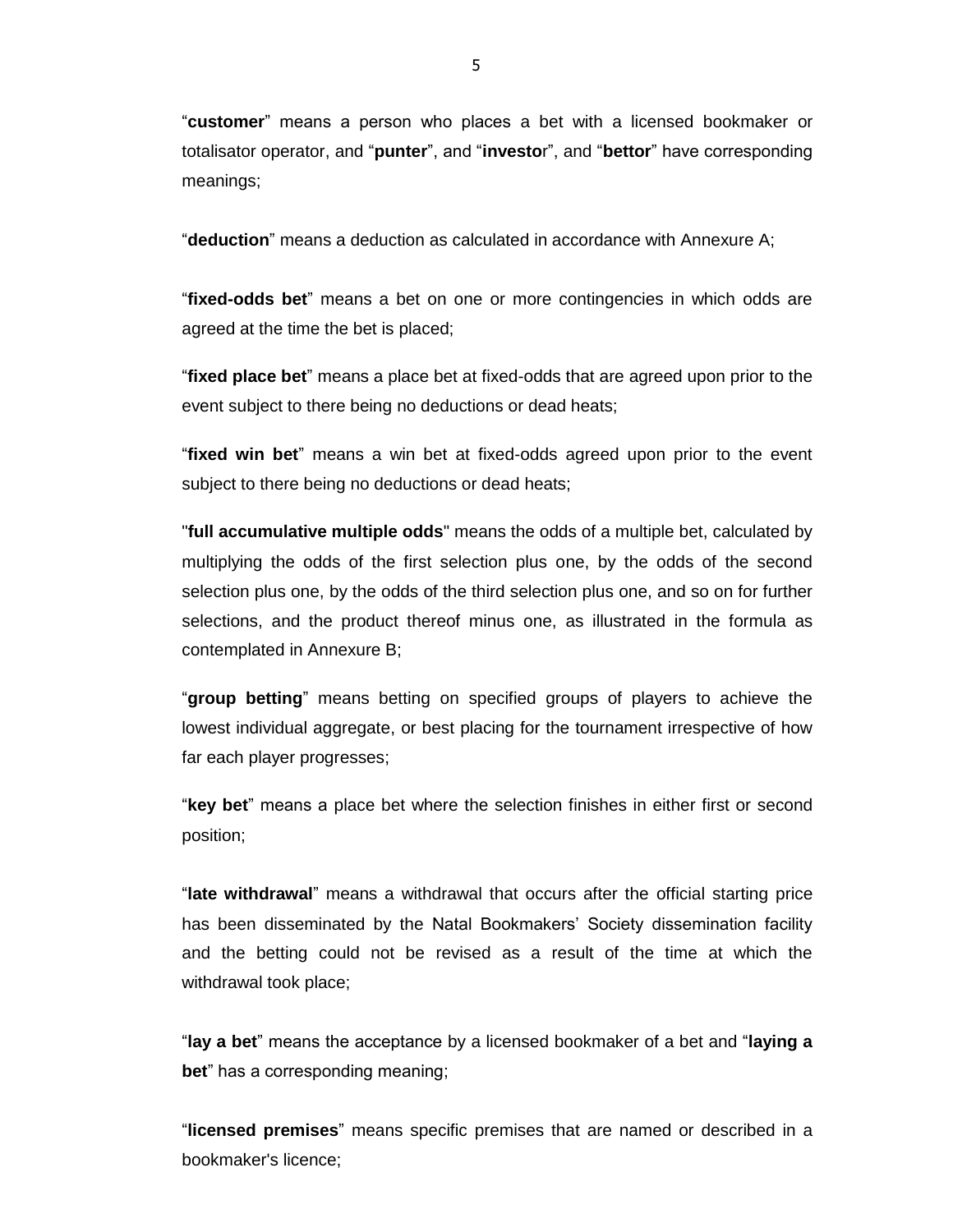"**match betting**" means betting on specified pairings to achieve the higher placing, or the lowest individual aggregate score, for the whole tournament, on a selected day or over a number of selected days;

"**match play**" means any sporting event limited to two participants;

"**match race**" means a horse race limited to two participants;

"**multiple bet**" means a bet involving more than one selection in different horse races, sporting events or contingencies, combined to form one bet, and "**multiple event bet**" or "**all to come**" have corresponding meanings;

"**Natal Bookmakers' Society dissemination facility**" means the provider of an electronic transmission service to subscribers, of betting data, betting information or sounds and images relating to betting upon any contingency;

"**official fixed price**" means the betting price set in respect of a contingency and either disseminated from a race track for public consumption or transmitted by the Natal Bookmakers' Society dissemination facility to those licensed bookmakers in South Africa who or which subscribe to such Natal Bookmakers' Society dissemination facility;

#### "**open bet**" means –

*(a)* a bet, other than a totalisator bet, laid by a bookmaker on one or more contingencies, in which no fixed-odds are agreed at the time the bet is placed; or

*(b)* a bet in respect of which the payout is determined after the outcome of the contingency on which such a bet is struck became known, with reference to dividends generated by a totalisator;

"**other contingency**" means any lawful event or contingency other than horseracing or a sporting contest and "**other contingencies**" has a corresponding meaning;

"**place a bet**" means to stake money or a valuable thing in anticipation of financial gain should the bet win;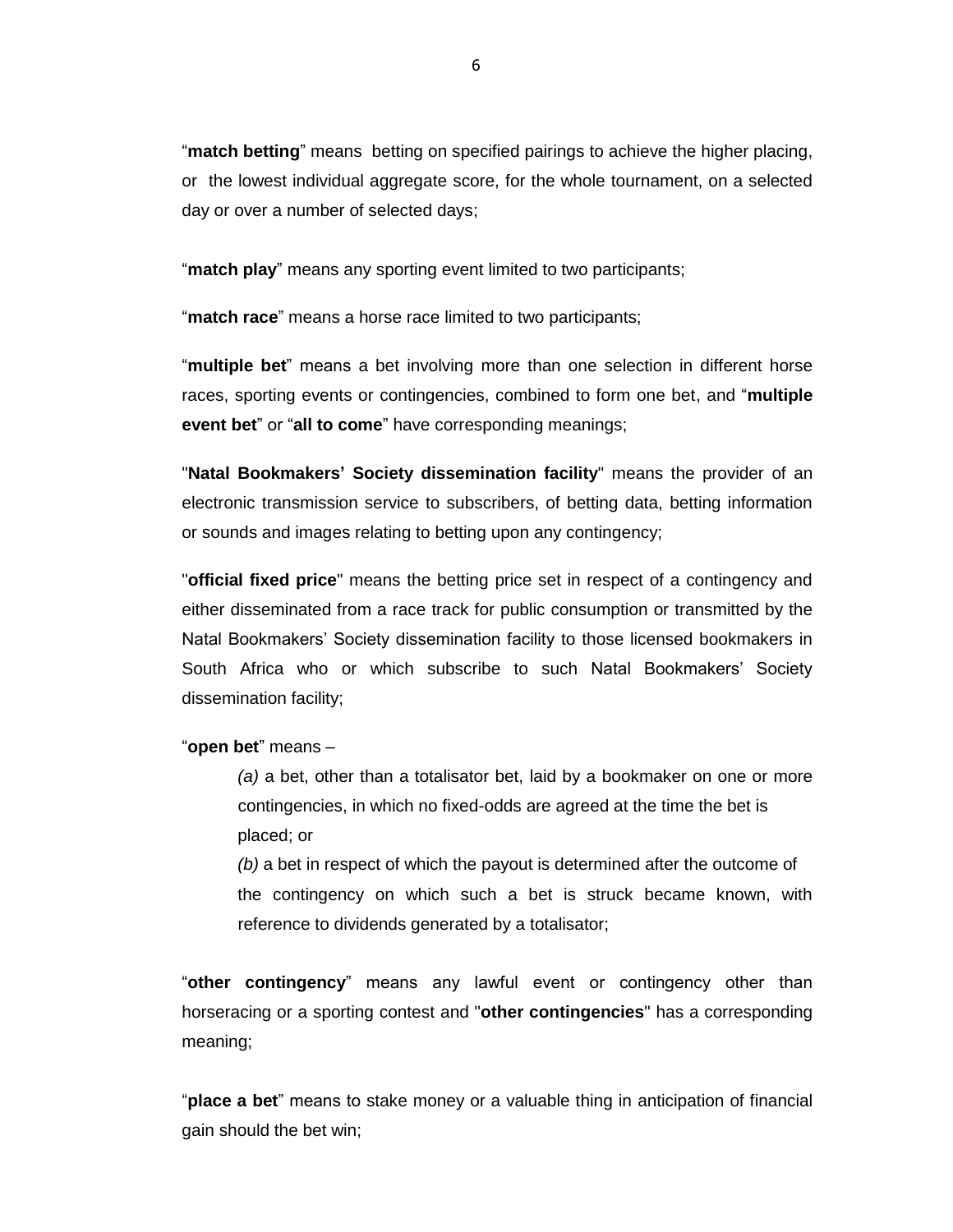"**related bet**" means a bet where the outcome of one part of the bet contributes directly to the outcome of the other;

"**scratching**" means a participant has been withdrawn from a particular race or event prior to the start thereof, and "**withdrawal**" has a corresponding meaning;

"**single bet**" means a selection of a single contestant for a bet in a horse race, sporting event, other event or contingency, and "**single event bet**" has a corresponding meaning;

"**selection**" means a choice made by a customer of a contestant or contestants in any horse race, sporting event, other event or contingency, for the purposes of placing a bet;

"**starting price**" means the official fixed price of the selected contestant at the commencement of the event;

"**starting price win**" means a bet where the starting price is used when the contestant is placed first in an event;

"**stake**" means the monetary outlay by the customer in placing a bet;

"**totalisator bet**" means a bet placed with a totalisator;

"**win**" means the profit portion of a winning bet;

"**win bet**" means any bet where the person who placed the bet correctly predicted the result of the event or contingency or combination thereof in respect of which the bet was placed;

**"with a run bet**" means any bet accepted by a bookmaker after the final field is declared in the case of horseracing, and in the case of sports, sporting events, other events or contingencies means any bet accepted by a bookmaker within seven days of the scheduled commencement of the sport, sporting event, other event or contingency and "**given a run bet**" and **"with a run"** have corresponding meanings;

"**wooden spoon bet**" means a fixed odds bet on a selection to finish last in a sporting event involving three or more participants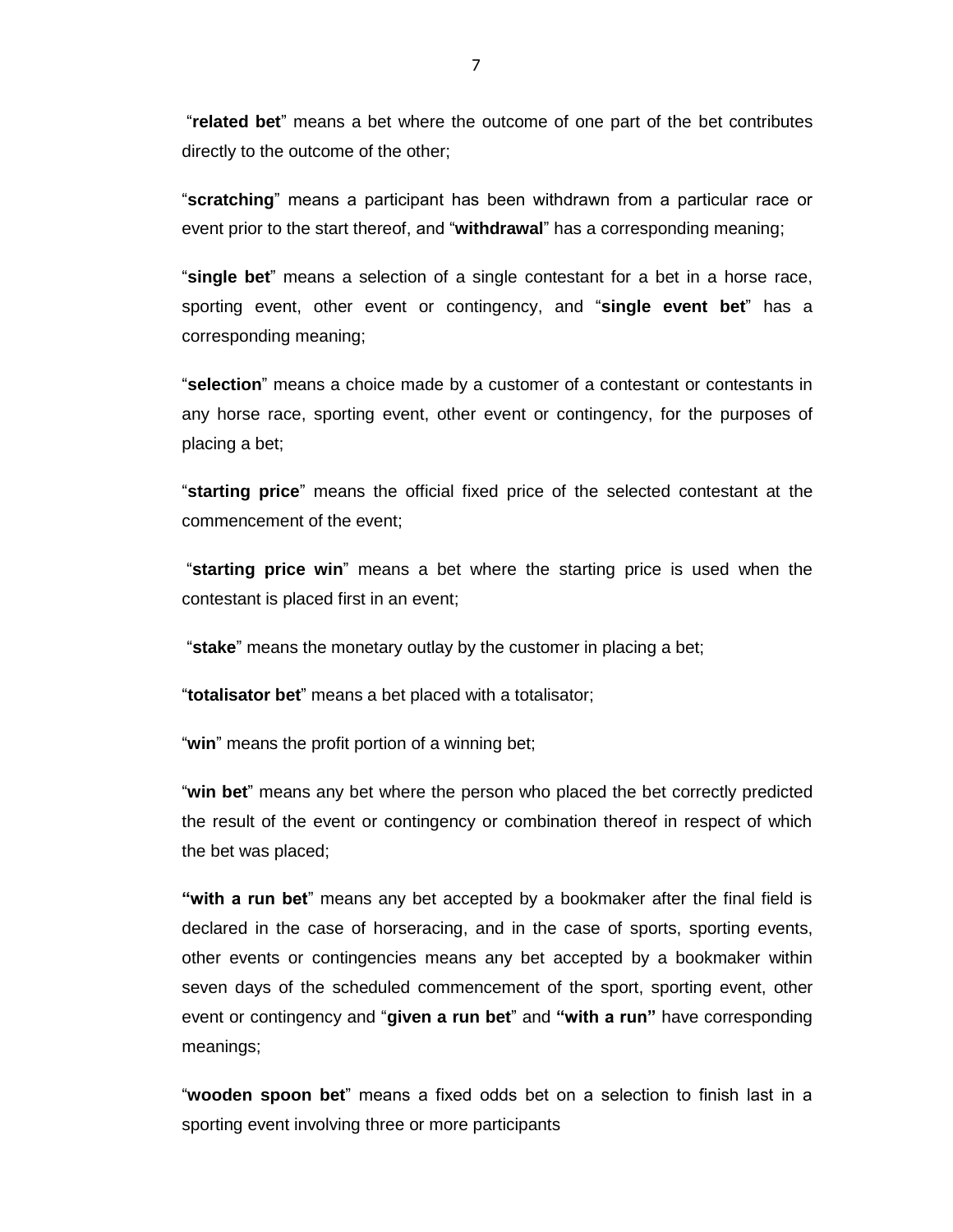#### SECTION B

### GENERAL RULES

*(Incorporating Horse Racing, Sport Events & Other Events and Contingencies)*

#### **Application of Rules**

**2**. The following rules are binding on all bookmakers and customers who place bets with bookmakers in KwaZulu-Natal, in addition to the rights, duties and obligations, imposed on bookmakers in terms of the Regulation of Racing and Betting Ordinance, 1957 (Ordinance No. 28 of 1957) (hereinafter referred to as "the Ordinance") and the regulations made thereunder.

#### **Cut-off time to accept and process bets**

**3.**(1) A bookmaker shall, subject to the provisions of the relevant legislation, close all betting on an event on which the bet is sought to be placed within thirty seconds after the event has officially started: Provided that where the event is expected to last less than 30 seconds, betting shall be closed at the commencement of the event.

(2) In the event that a bookmaker makes use of an independent service provider to close all betting on an event on its behalf, the onus shall remain on the bookmaker to ensure that the provisions of sub-rule (1) are complied with.

(3) Any selections placed contrary to sub-rule (1) shall be null and void.

#### **Collection of winning bets**

**4.** (1) In the event that any money due from any winning bet payable by a bookmaker is not collected within a period of 90 days from the date on which the contingency, in respect of which such bet was placed, or took place, such a bet shall be payable at the discretion of the relevant bookmaker: Provided that the tax on such a bet has been paid.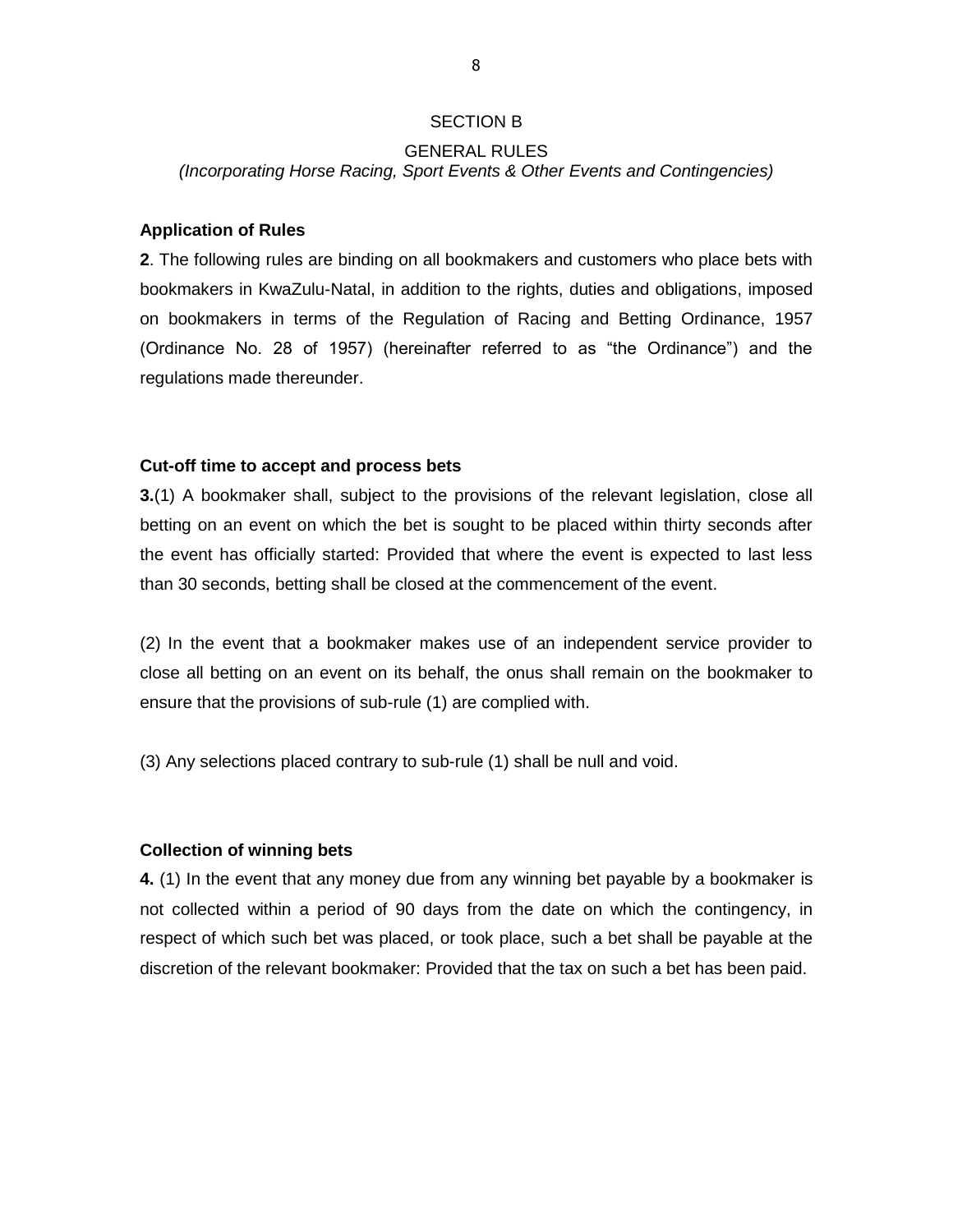(2) A bookmaker shall, in a prominent position within that bookmaker's licensed premises or website, if applicable, display a notice, informing the public that winnings in respect of any bet must be claimed within a period of 90 days from the date on which the winnings become payable or such longer period as the bookmaker may allow.

#### **Calculation of Multiple Bets**

**5.** All multiple bets shall be calculated at the minimum of full accumulative multiple odds.

#### **Settlement of related bet and Reduction of odds on connected bet**

**6.** (1) Where a bookmaker offers various betting opportunities or selections on the same match, competition, event or contingency, these selections cannot be deliberately combined in a manner in which the bet constitutes a related bet.

(2) Notwithstanding rule 5 -

(a) If a related bet has been accepted by a bookmaker in error, it will be settled- (i) in the case of a related bet consisting of two selections, by splitting the related bet into two single bets and by equally dividing the stake unit amongst the two single bets so created at the applicable odds; and (ii) in the case of a related bet consisting of more than two selections, by splitting the related bet into as many new bets as is necessary to delink the related selections comprising the bet and by equally dividing the stake unit amongst the new bets so created at the applicable full accumulative multiple odds; or

(b) If a connected bet is accepted by a bookmaker, the full accumulative multiple odds on the relevant selections comprising the connected bet may be reduced by an amount agreed by the bookmaker and customer at the time that the bet is struck.

#### **Calculation of key bet**

**7.**(1) The odds for a key bet are calculated as a percentage of the bookmaker's fixedodds win price, depending on the number of runners.

(2) In the event of a scratching and the race has four runners or less, the key bets that –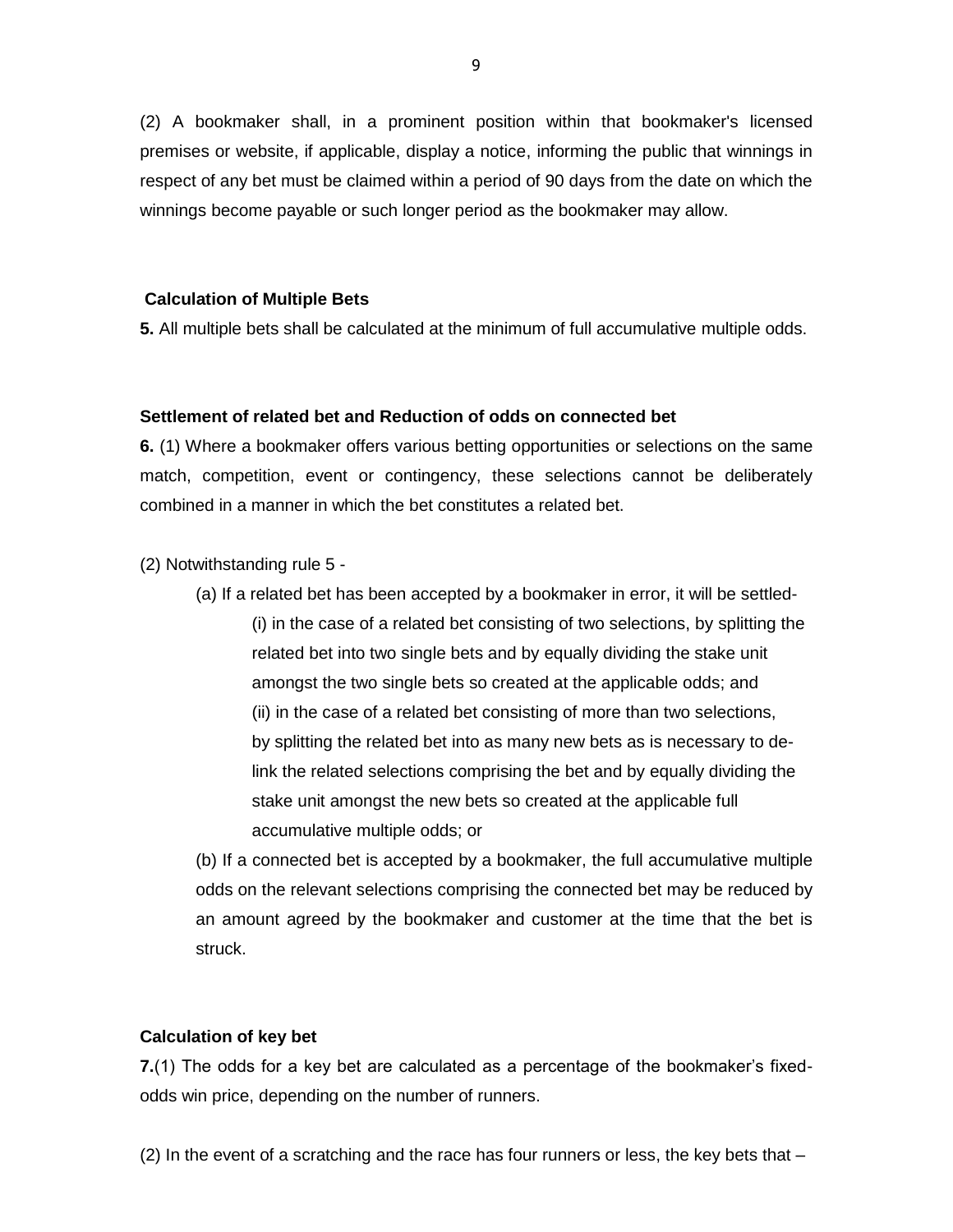(a),do not form part of an all to come, are void; and

(b) are included in the all to come will be recalculated by excluding the key bet leg.

(3) A bookmaker laying a key bet shall display its prices on a betting display indicator or its notice board.

## **Confidentiality of betting transactions**

**8.** All betting transactions between a bookmaker and a customer or another bookmaker shall –

- (a) be strictly private; and
- (b) not be divulged to any third party, other than
	- (i) an appointed officer;

(ii) an inspector appointed in terms of the relevant legislation;

- (iii) a police official as defined in section 1 of the Criminal Procedure Act,
- 1977 (Act No. 51 of 1977); or
- (iv) a person specially authorised thereto in terms of any legislation, where this is done in terms of an order of a competent court or where

the customer has consented thereto.

## **Void bets and invalid selection**

**9**.(1) Where a void bet has been made the stake money shall be returned to the customer.

(2) Where an invalid selection in a single bet has been made, the bet shall be void.

(3) Where a scratched selection in a single bet has been made, the bet shall be void except if the bet was an ante post bet.

(4) Where an invalid selection and subsequent scratching in a multiple bet has been made the –

(a) selection shall be ignored; and

(b) stake shall run onto the other selection in the bet at the price indicated on the ticket issued.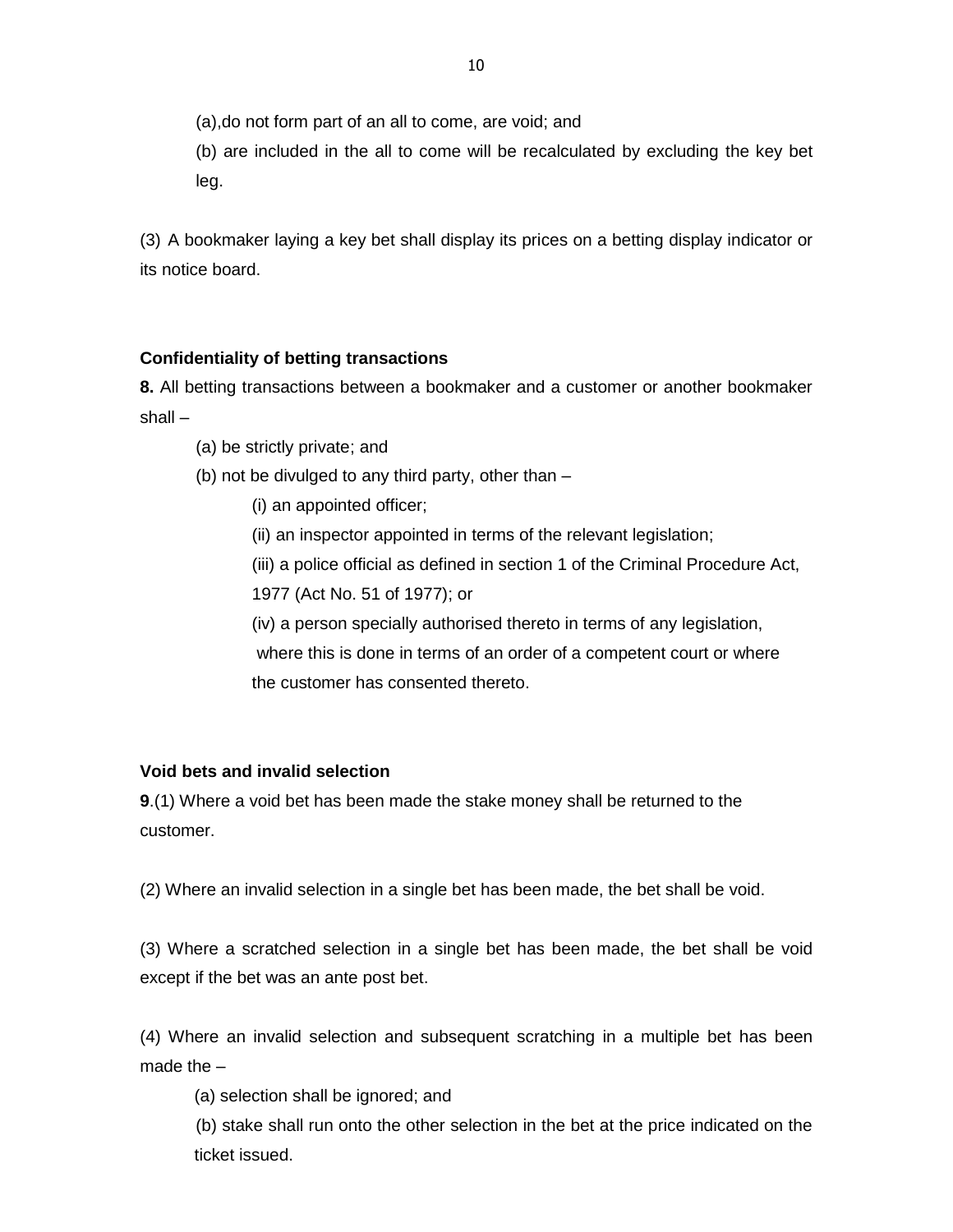(5) The calculation contemplated in sub-rule (4) shall be at full accumulative multiple odds.

#### **Possibility to win**

**10.** (1) There must be a possibility for either party to win at the time the bet is made, failing which the bet shall be void.

(2) All bets on contingencies which have already arisen shall be void.

#### **Acceptance of bets**

**11.** (1) A bookmaker is not compelled to accept any bet or any type of bet.

(2) A bookmaker may not offer a wooden spoon bet on any horse racing event.

(3) A cash bet is concluded once a bookmaker issues a ticket to the customer in exchange for monetary value.

(4) A credit or deposit account bet is concluded by a bookmaker, when a bookmaker indicates to the customer that the bet has been accepted.

#### **Error in communication of official fixed price**

**12.** All bets struck at an incorrectly disseminated or transmitted official fixed price which had earlier been incorrectly disseminated from the race track, or incorrectly transmitted by the Natal Bookmakers' Society dissemination facility, and which are subsequently officially corrected, shall be settled at the corrected official fixed price, or at the starting price, whichever is the greater.

#### **Settling**

**13.** (1) Bookmakers shall pay out winning bets –

(a) in respect of horseracing, after the all clear has been given; or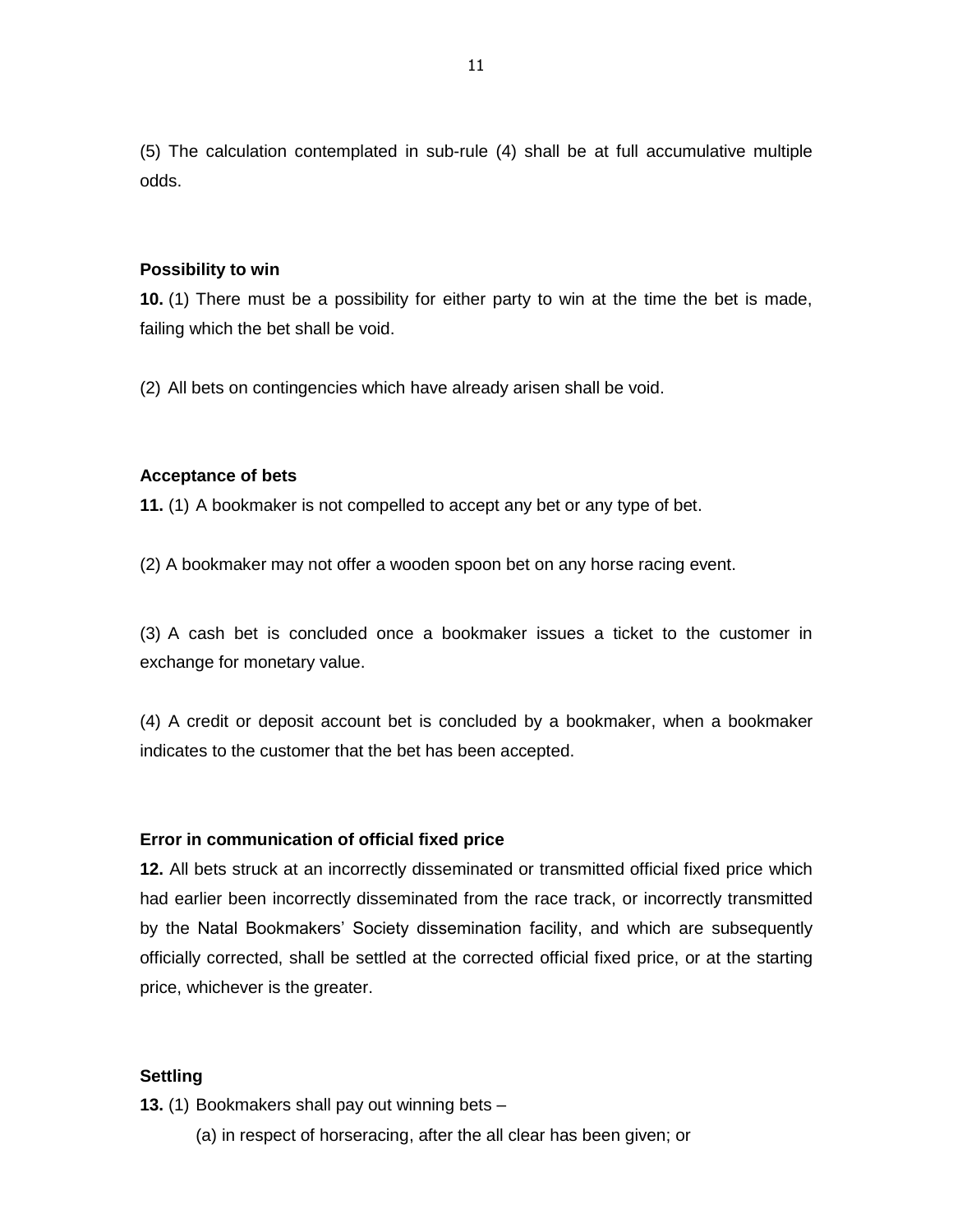(b) in respect of other sporting events or contingencies, once the medal ceremony, prize giving or podium presentation has been concluded.

(2) Subsequent disqualification, promotion of competitors, or any other change is irrelevant for the purposes of determining a betting result.

(3) Settling of all other bets not previously paid shall take place on demand, except –

(a) where a bookmaker –

(i) has reason to doubt that a person who is the holder of a winning betting ticket is the person who purchased the said ticket; or

(ii) reasonably ought to know that a person who is the holder of a winning betting ticket is not the person who purchased the said ticket,

the bookmaker shall require such person to furnish, in support of his or her claim for payment on the ticket, an affidavit setting out the grounds for the claim, and may thereupon withhold payment to such person until the expiry of 90 days calculated from the date upon which the winnings became payable; and

(b) where a person who makes a claim for payment on a winning bet placed with a bookmaker, alleges that the winning betting ticket has been lost or destroyed, the bookmaker concerned shall require such person to furnish, in support of his or her claim for payment on the ticket, an affidavit setting out the grounds for the claim and the factors on which it is alleged the ticket was lost, and may thereupon withhold payment to such person until the expiry of 90 days calculated from the date upon which the winnings became payable.

(4) In the event that a bookmaker makes payment to a person who made a claim for payment and who submitted an affidavit as contemplated in sub-rule (3), the bookmaker shall not make payment to any other subsequent claimant.

(5) The bookmaker shall retain, along with the records required to be retained in terms of the Regulation of Racing and Betting Ordinance, 1957, all affidavits contemplated in sub-rule (3).

#### **Rules for other contingencies**

**14.** Rules 3 to 13 shall apply, with the necessary changes, to all betting relating to other contingencies, in those circumstances not specifically covered by these rules.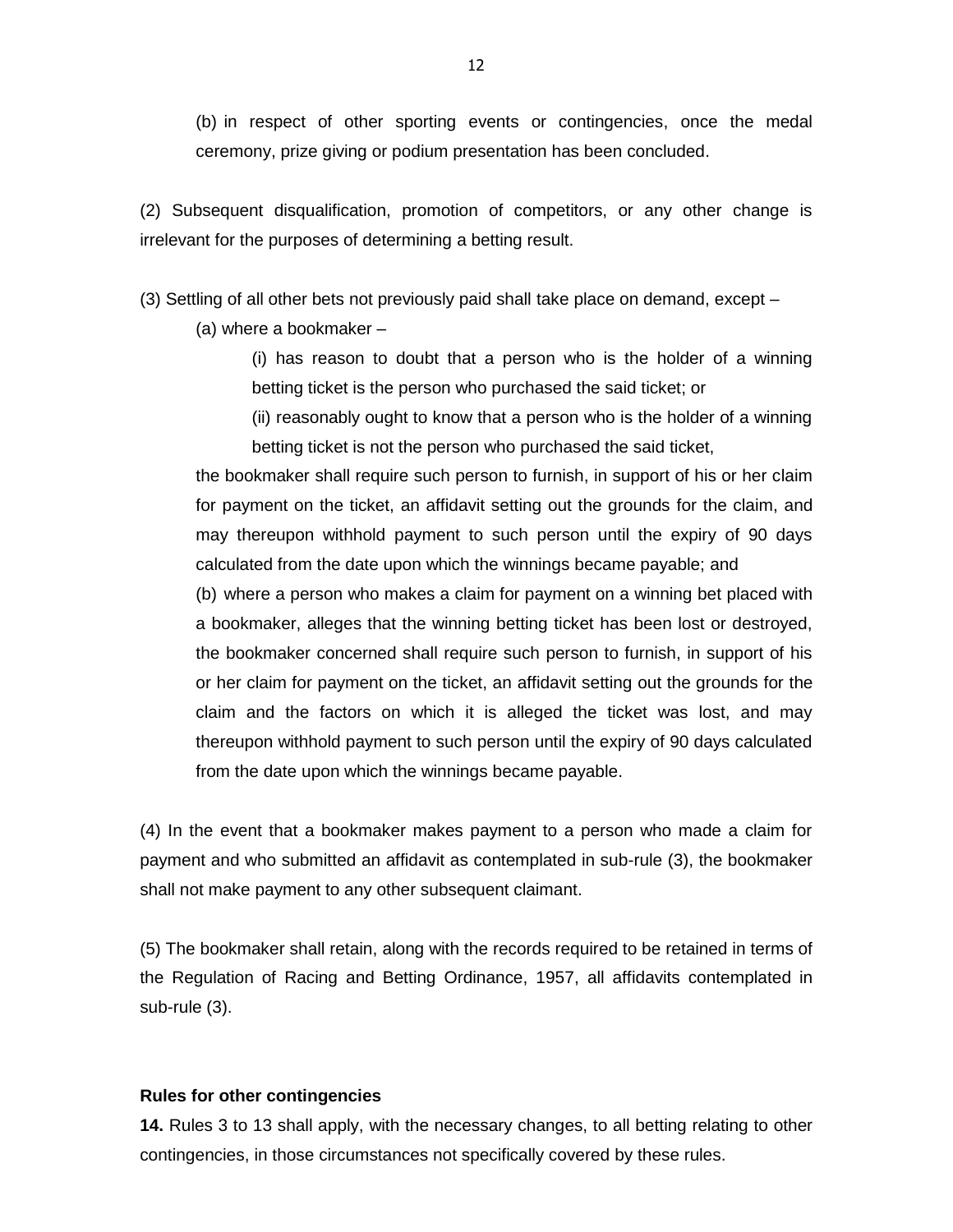## BETTING RULES FOR HORSERACING

## **Ante post bets**

**15.** (1) With the exception of starting price win bets, should any selection not run for any reason other than the abandonment of the race itself –

(a) an ante post bet shall be lost and the customer shall forfeit his or her stake; and

(b) ante post bets struck on other horses in the race shall not be subject to any adjustment in betting odds.

(2) Where a race is abandoned, all ante post selections that are still live or undetermined, shall become void.

(3) Should a selected horse in any leg of a multiple event bet be scratched, withdrawn or not accepted prior to the bet becoming void or being won, the bet shall be regarded as lost, notwithstanding the fact that the race is abandoned.

## **Display of odds**

**16.** (1) A bookmaker laying ante post bets shall display the betting odds on the betting display indicator, whether on its premises or on a website, and indicate betting odds against the name of each horse in the race.

(2) In all races on which a bookmaker is laying bets, betting odds shall be shown against each horse not officially scratched.

(3) Doubtful starters must be indicated as such.

## **Betting with a run**

**17.** (1) Where a single bet is made with a run and the selected horse is scratched, the bet shall become void.

(2) All bets struck with a run on the remaining horses in a race where one or more horses have been scratched, shall be subject to the deductions detailed in Annexure A.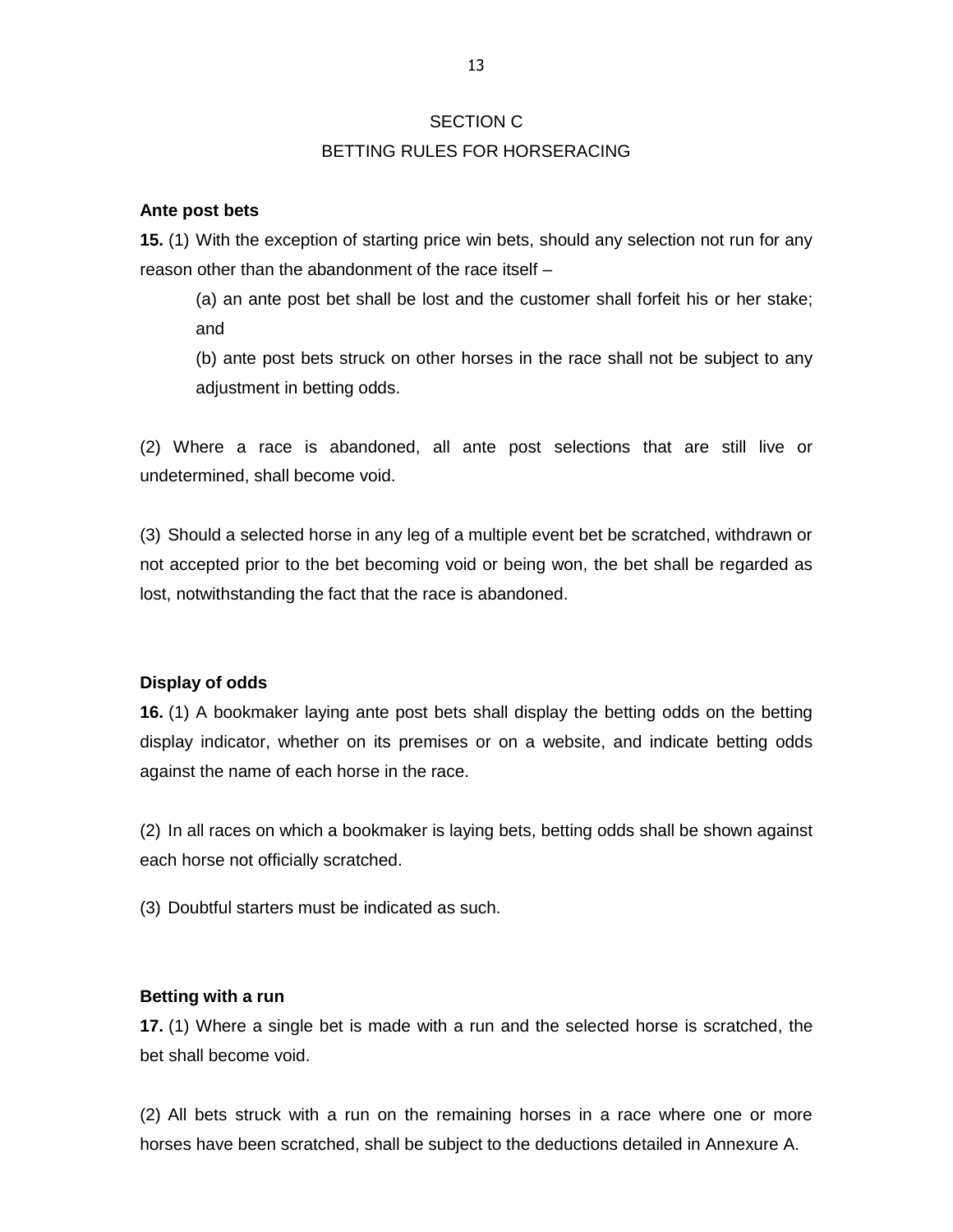(3) Where a deduction applies to remaining horses in any event of a multiple event bet with a run bet, the -

(a) relevant deduction in terms of rule 18 and Annexure A shall be applied to the horses of the event where the scratching occurred; and

(b) entire bet recalculated in respect of the event from which the horse was scratched.

(4) Any bets with a run, struck after the official announcement of the withdrawal of one or more horses shall not be subject to any deduction, unless there is a further withdrawal or withdrawals.

(5) Where a race is abandoned, all relevant selections with a run shall become void.

(6) In starting price with a run multiple bets, the amount won on win bets shall be calculated and paid at the official starting prices, subject to the provisions of rule 22.

#### **Deductions**

**18.** (1) Where a horse is withdrawn before or after coming under starter's orders, all fixed-odds selections on that horse shall be void, and all bets struck at fixed-odds on the remaining horses on the day of the race or with a run shall be subject to deduction.

(2) Any bets struck with a run after the official announcement of the withdrawal of one or more horses shall not be subject to any adjustment unless there are further withdrawals.

(3) Where a horse is withdrawn before or after coming under starter's orders, all starting price selections on that horse shall be void.

(4) In the event of a late withdrawal all bets struck at starting price on the remaining horses in the race shall be subject to deduction.

(5) Should two horses be withdrawn simultaneously and both are subject to a deduction on any winning bets, the deductions shall be applied consecutively and not simultaneously.

(6) Any odds that fall between two ranges as contemplated in Annexure A, will default to the lower deduction percentage.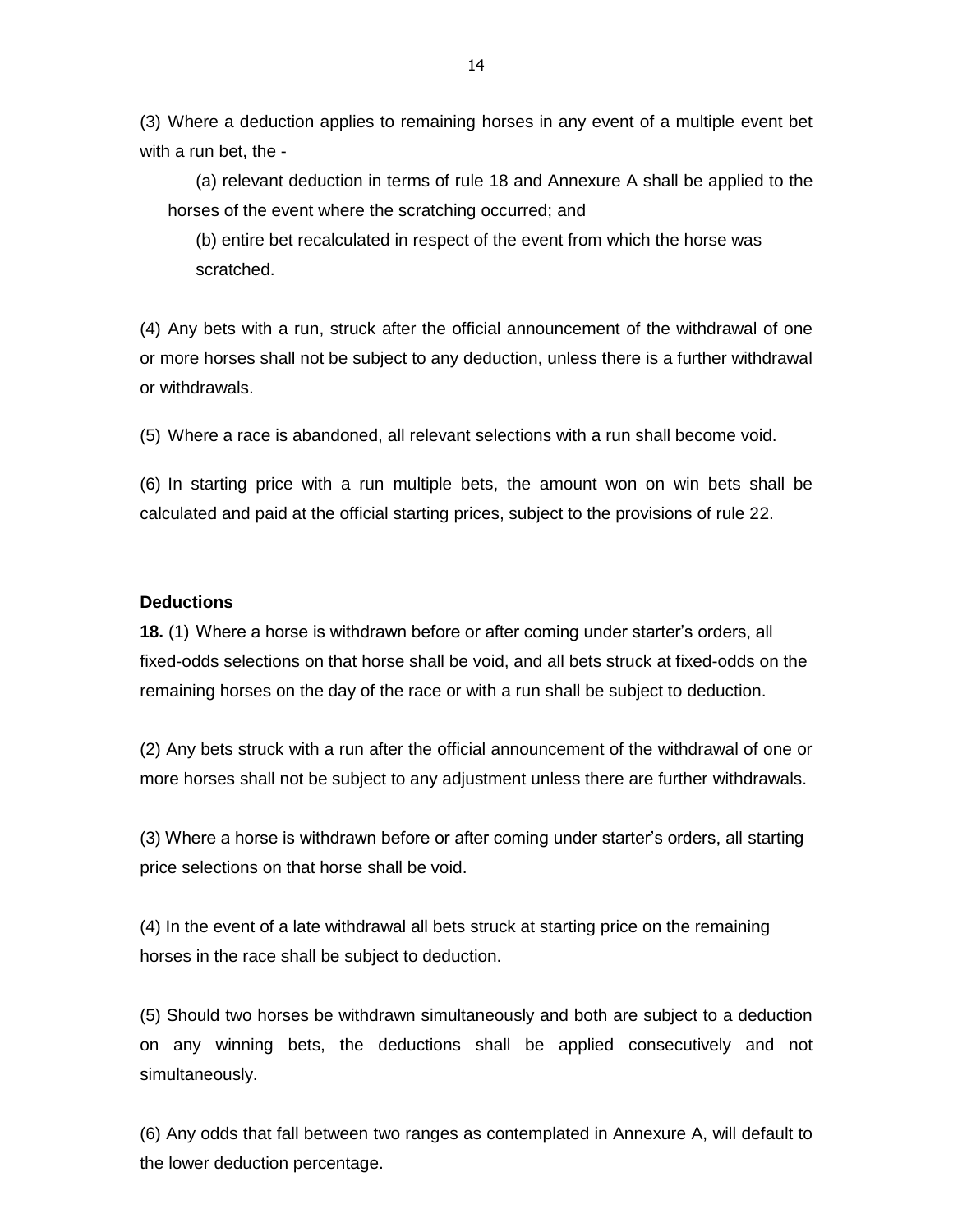#### **Postponed races**

**19.** Where a race advertised to be run on a certain date is postponed to any future date

–

(a) all ante post bets on such race shall stand;

(b) within 48 hours after the original advertised date at the same venue, all bets with a run shall stand;

(c) more than 48 hours after its initial scheduling, the race shall be deemed to have been abandoned for betting purposes, and bets with a run shall be treated as described in rule 17.

#### **Change of venue or track**

**20.** Where the venue of a race or track is changed from that originally advertised, the race shall be deemed to be abandoned for the purposes of all betting thereon and bets shall be treated as described in rule 19 *mutatis mutandis*.

#### **Dead heats**

**21.** (1) In the case of a dead heat in a match race, the selection shall be void, unless odds were offered on the outcome being a dead heat.

(2) In the case of a two horse dead heat in races other than match races, the customer shall in single win bets or multiple win bets, win the odds to half the stake and lose half the stake.

(3) In the case of a win bet being a multiple bet where –

(a) two races result in dead heats, the customer shall win the odds to one quarter of the stake and lose the other three quarters;

(b) three races result in dead heats, the customer shall win the odds to one eighth of the stake and lose the other seven eighths; or

(c) four races result in dead heats, the customer shall win the odds to one sixteenth of the stake and lose the other fifteen sixteenths.

(4) Notwithstanding the provisions of sub-rule (2), in the case of a three horse dead heat in a multiple win bet, where one race results in a triple dead heat, the customer shall win the odds to one third of the stake and lose the other two thirds of the amount staked.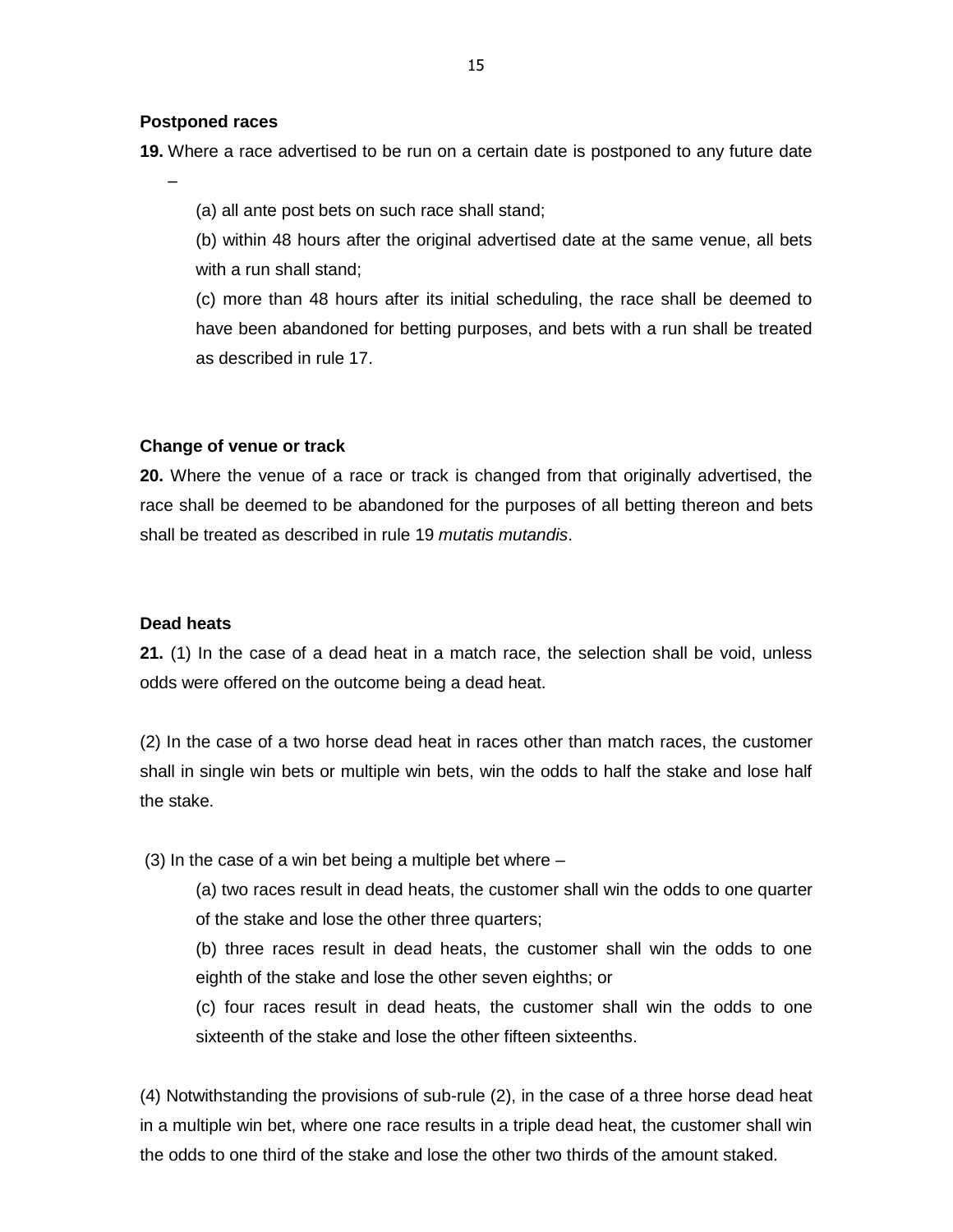(5) Notwithstanding rule 24, in this rule, the words "payable places" mean those official places on which a bookmaker offers fixed odds for place betting.

(6) In the event that horses dead heat in any of the official places, that number of places ranked below the place at which the dead heat occurs, corresponding in number to one less than the number of horses which dead heat, are deemed to be vacant places.

(7) If the number of horses involved in a dead heat is equal to or less than the number of vacant places which are also payable places, place bets are unaffected.

(8) If the number of horses involved in a dead heat is higher than the number of vacant places which are also payable places, the place bets shall be recalculated as follows -

(a) the stake amount will be divided by the number of horses involved in the dead heat and thereafter multiplied by the unfilled payable places; and

(b) the winning bettor shall win the odds to the stake calculated in (a), and lose the other portion of the original stake.

#### **Starting prices and tote odds**

**22.** (1) In starting price win bets, the starting price shall be the last official fixed price disseminated either from the Natal Bookmakers' Society dissemination facility or from the race track as displayed on the betting board indicator at the start of the event.

(2) In the event of a late withdrawal, the starting price shall be the last price disseminated, subject to the adjustment reflected in Annexure A.

(3) Unless otherwise stipulated in the form of limits, any place betting at tote odds shall be settled in accordance with tote dividends.

(4) Notwithstanding sub-rule (3), a bookmaker may pay more than the official tote dividend, subject to this being agreed to at the time the bet is struck.

(5) In starting price bets and open bets, any limits to actual dividends, odds and payouts which apply, shall be prominently displayed and shall be made available at all times by the bookmaker.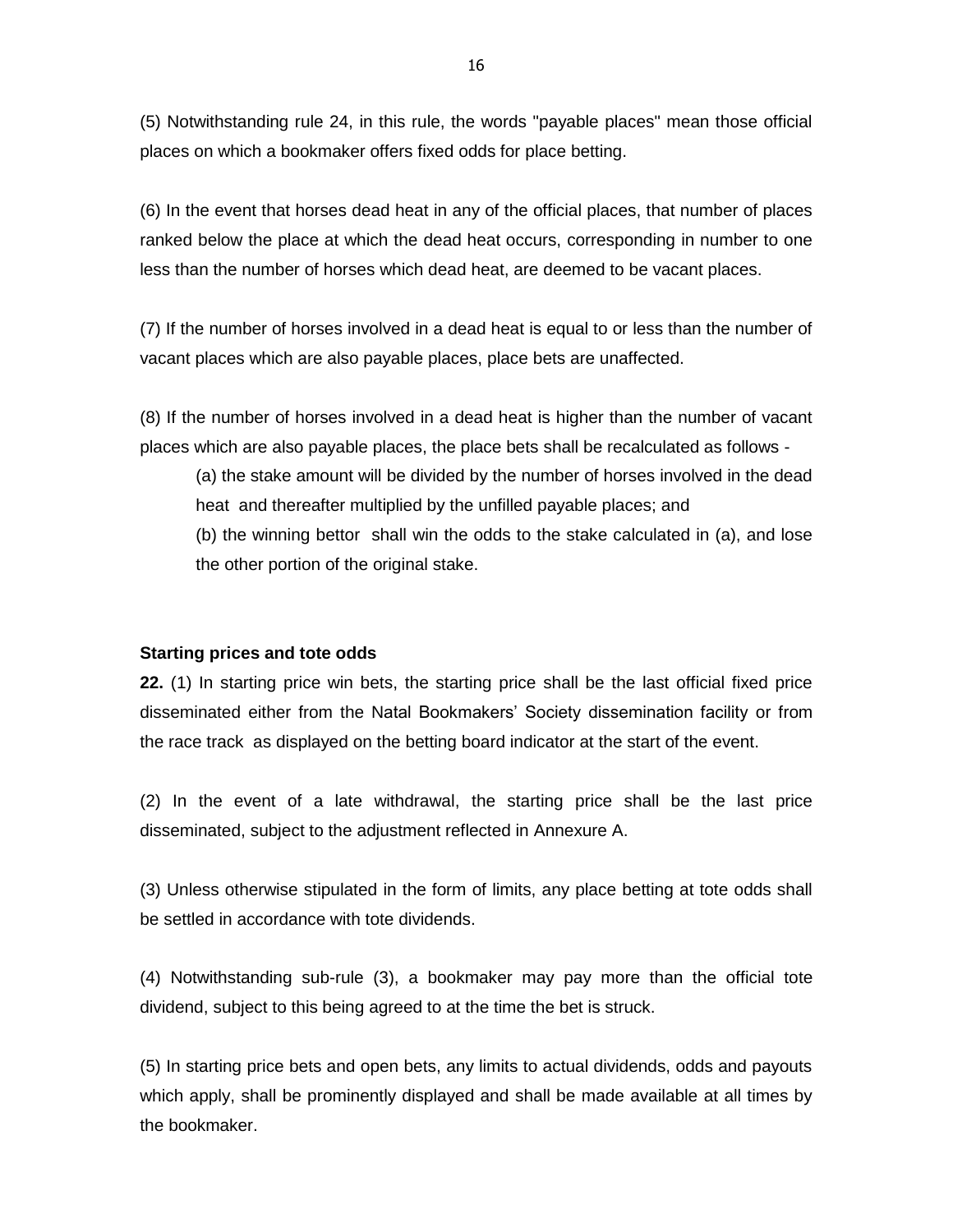## **Open bet limits**

**23.** (1) Open bets offered by a bookmaker may be subject to payout limits and odds limits, which limits shall be determined by the bookmaker.

(2) The limits applicable to open bets must be clearly displayed on the notice board, website or other relevant media of the bookmaker concerned.

## **Place betting at fixed odds**

**24.** (1) In place betting at fixed odds –

- (a) in races of 6-7 horses, the 1st and 2nd place will be payable; or
- (b) in races of 8 or more horses, the 1st, 2nd and 3rd place will be payable:

Provided that if fewer than 6 horses participate no place bets will be paid.

(2) The number of horses reflected in sub rule (1) relate only to horses that participate in the race.

(3) All place bets are subject to the rules relating to scratching, deductions and dead heats.

(4) A bookmaker laying place bets shall display betting odds on a betting display indicator or on a notice board.

## **Races re-run**

**25.** In the event of any race being ordered to be re-run, –

(a) starting price bets shall be calculated and paid at the current price at the time the race is finally run;

(b) with a run selections on any horse, which started on the first occasion and which were subsequently scratched, shall be void and the deductions in terms of rule 18 shall apply; and

(c) ante-post bets shall stand.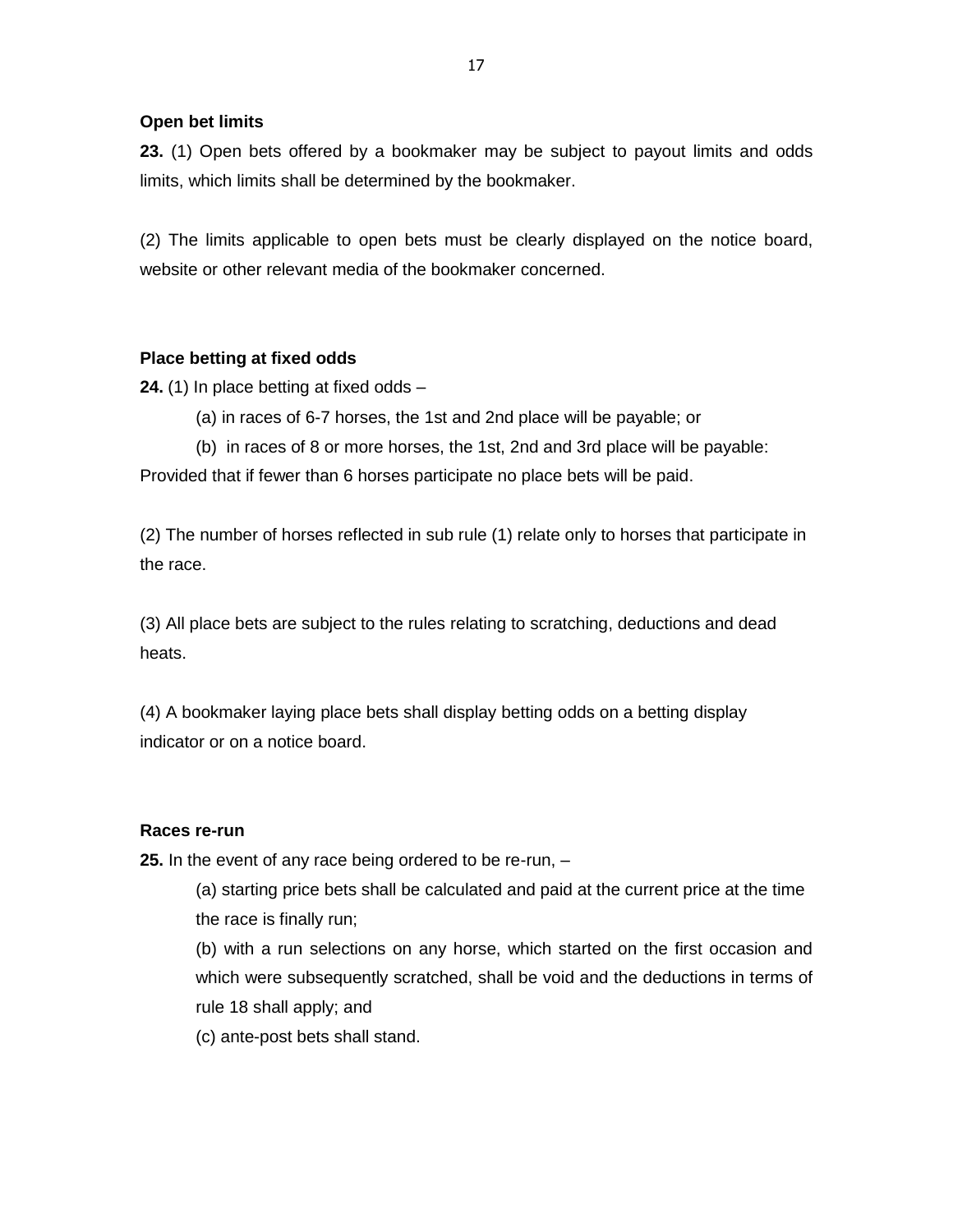#### SECTION D

## BETTING RULES FOR SPORTING EVENTS (OTHER THAN HORSERACING)

#### **Application of this section**

**26.** (1) In all betting relating to sports, other than horseracing, the rules relating to betting on horses or contestants shall apply *mutatis mutandis* to all circumstances not covered by the provisions of this section.

(2) Annexure A shall apply to this section.

(3) Betting in-running shall apply to all sports and other contingencies.

(4) For settlement purposes in respect of sports event or contingencies, the medal ceremony, prize giving or podium presentation will count as the official result.

## **Void bets**

**27.** Unless otherwise specified in the rules applying to a specific sport, where a fixed odds bet is placed on an individual or team and such individual or team –

(a) does not participate;

(b) is eliminated prior to the event through injury or sickness; or

(c) is eliminated from the competition due to a technical infringement, excluding mechanical breakdown, crash, fall or injury during the event,

such selection is void.

## **Soccer (Football)**

**28.** (1) All soccer bets shall be settled on the score at full time, being 90 minutes played plus the referee's optional time, unless the bet is struck to win outright, to lift the cup, or to progress to another round of the competition.

(2) Where a bet is struck to win outright, lift the cup or to progress to another round of the competition, there shall be no betting on the draw, as extra time, golden-goal or penalties may be required to decide the outcome.

(3) Betting odds shall be displayed in respect of both teams and the draw.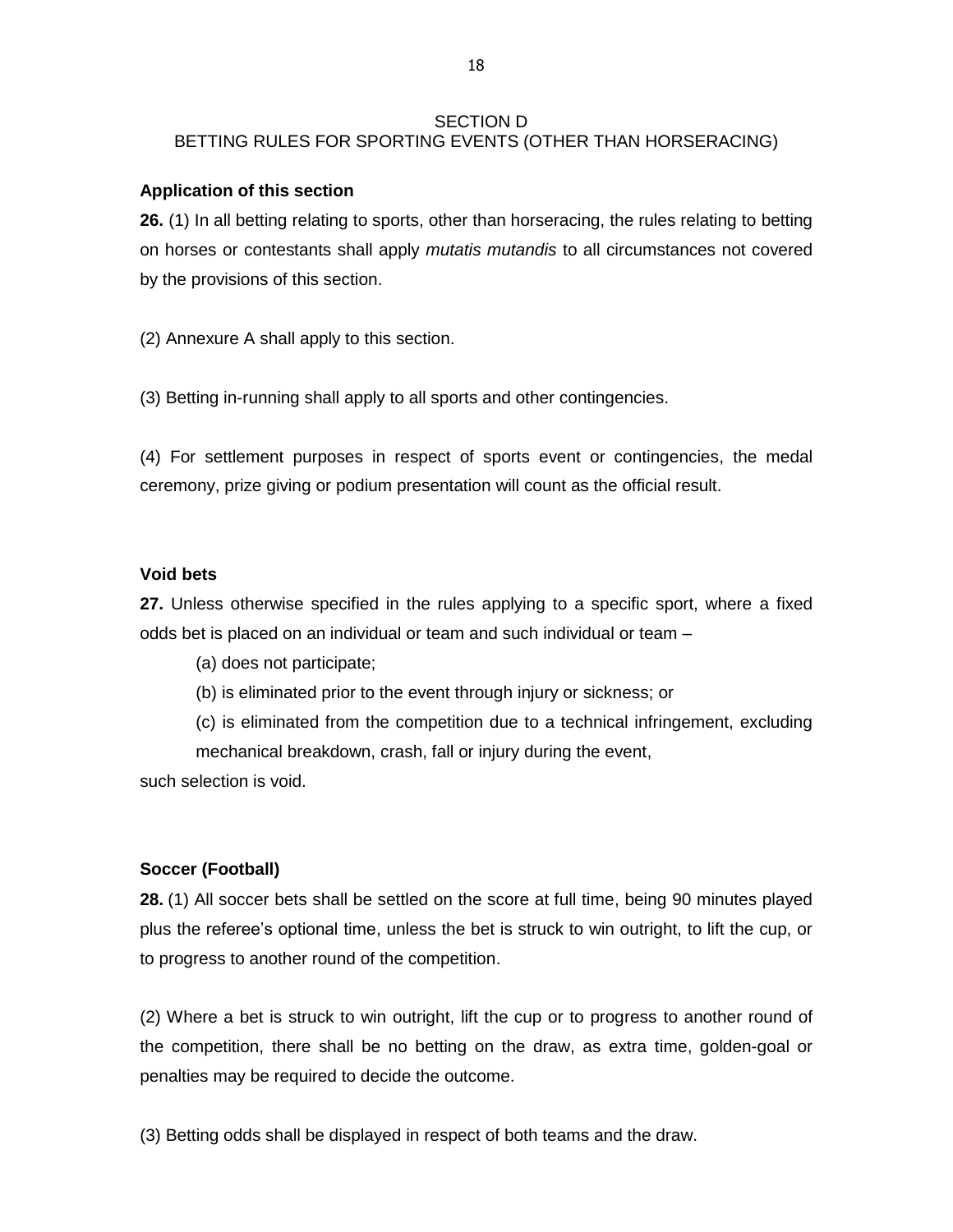(4) Betting odds on the home team should be displayed first, followed by the betting odds on the away team, alternatively it must be clearly indicated which is the home team: Provided that this rule does not apply if the teams are playing at a neutral venue.

(5) If a team plays a different opponent to that which is advertised, or if the venue of a match is the reverse of that displayed, or if the venue is changed to a neutral ground, all selections on that match shall become void.

(6)(a) Should a match start and be abandoned prior to the completion of full time and should an official result be declared by the governing association of the match within 24 hours, relevant bets will be determined on that result, notwithstanding –

(i) any later changes to the result; or

(ii) any error:

Provided that selections which are dependent upon the number of goals scored, including handicap selections, are void.

(b) If a match is officially called off prior to its scheduled completion and an official match result is not declared by the relevant recognised governing body within 24 hours, selections in respect of which a result has not been determined at the time the match is called off are void: Provided that selections in respect of which a result has already been determined at the time the match is called off, stand.

(7)(a) Settlement of first or last player to score bets shall be based on the goal scorer credited with the goal: Provided that own goals do not count.

(b) First player to score selections shall become void if the selected player does not participate or takes the field as a substitute after the first goal has been scored.

(c) If a match is abandoned first player to score bets will stand: Provided that a goal has been scored.

(8) Selections on any matches that are postponed by more than 24 hours after the advertised date, or where there is a change of venue, shall be void.

(9) Bets are accepted up to kick-off time and any selection inadvertently made after kickoff time shall be void: Provided that bets

- (i) to win outright;
- (ii) to lift the cup; or
- (iii) to progress to another round of the competition,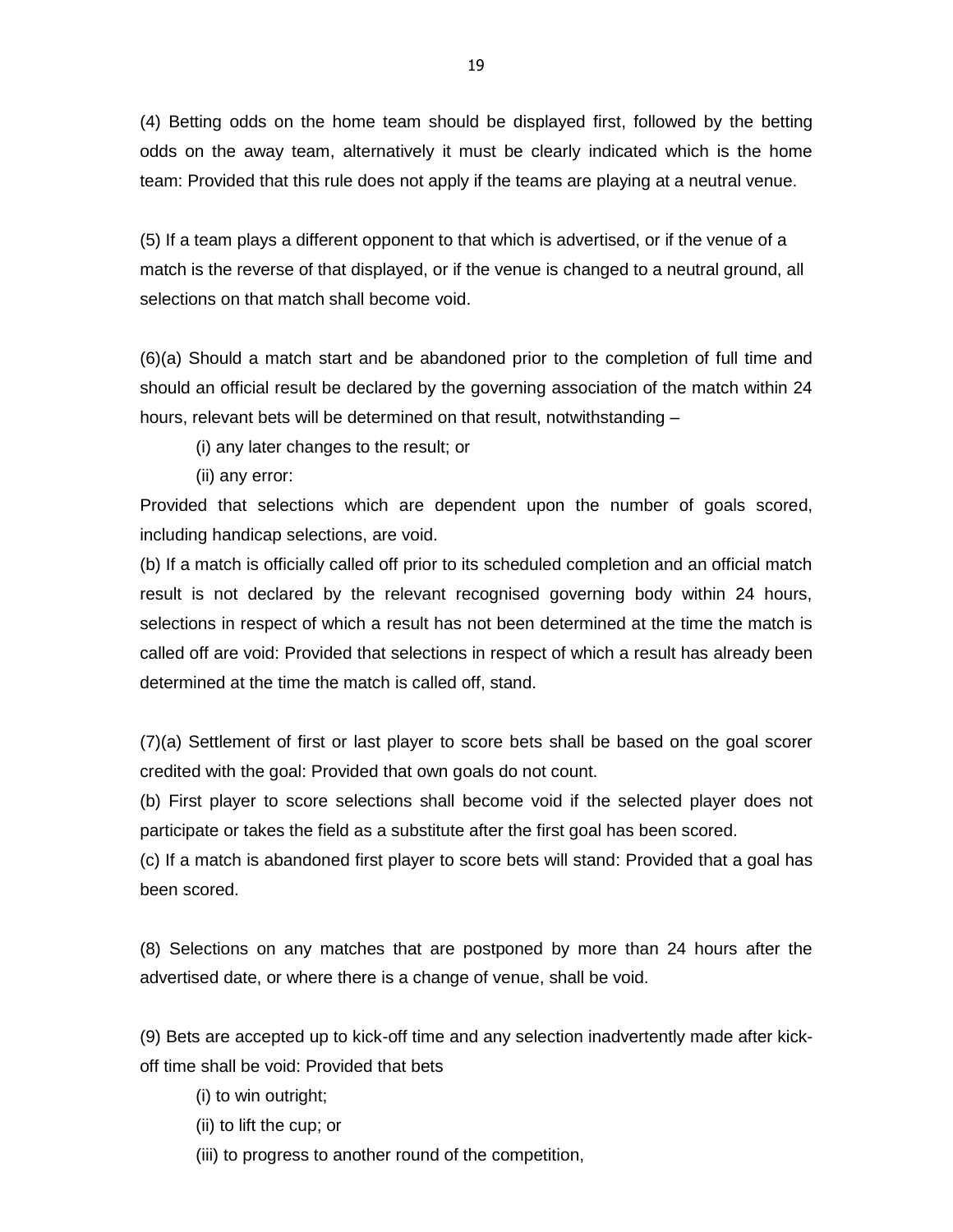may be struck after full time, as contemplated in rule 28, but prior to kick-off in the case of extra time and prior to the taking of the first penalty, in the case of a penalty shoot-out.

(10) Notwithstanding sub-rule (9), bets may be struck in running and selections may be made in running, provided that the phrase "in-running", is clearly stated on the ticket.

(11)(a) Bets relating to time will be settled according to the timing of the television broadcaster's clock.

(b) Where no television broadcaster's clock is available to use, or the game is not broadcast on television, then all affected bets will be settled according to the information published on the internet or by the Press Association.

### **Athletics and Swimming**

**29.** For settlement purposes the podium position or medal ceremony will count as the official result.

#### **Boxing**

**30**. (1) In the event of a contest being postponed for more than 24 hours or if one of the boxers is substituted, all selections will be void.

(2) Betting odds may be offered for a draw and in the event of a draw, bets on either boxer to win will be losing bets.

(3) If either boxer fails to answer the bell, his or her opponent will be deemed to have won the contest in the previous round.

(4) A points decision is effective on completion of the scheduled number of rounds: Provided that if for any reason a points decision is awarded before the full number of rounds is completed, bets will be settled on the round in which the fight was stopped.

(5) If for any reason the number of rounds scheduled is changed, all round by round selections will be void.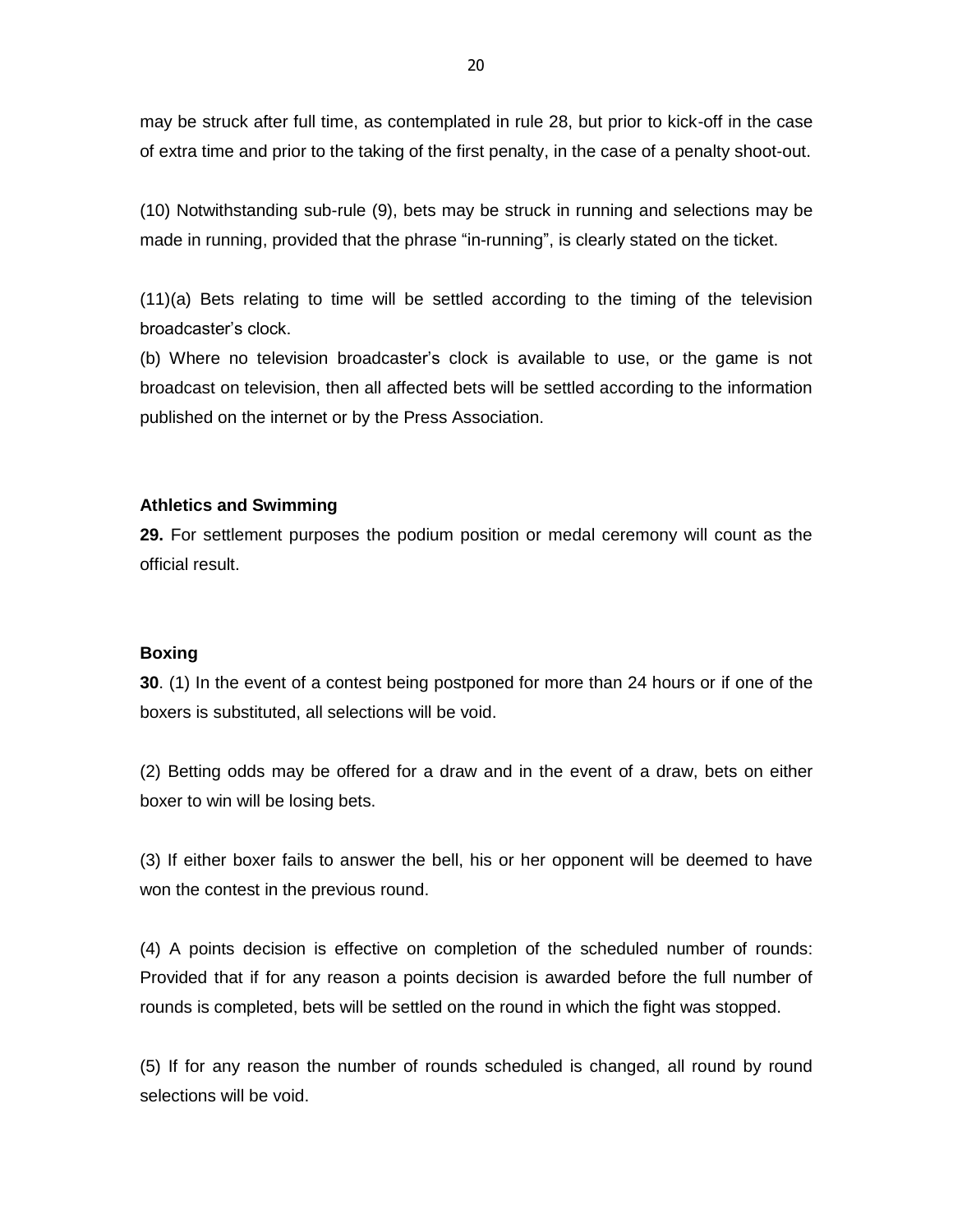(6) Notwithstanding rule 27 (c), where a boxer is disqualified by reason of technical infringement such as low-blows, eye-gouging and head butting, such boxer will be deemed to have lost and all bets shall stand.

#### **Cricket**

**31.** (1) In the case of limited over matches –

(a) all bets will be settled in accordance with official competition rules including matches where a reduction of overs takes place;

(b) if a match is abandoned due to outside interference and no official result is declared, all selections will be void;

(c) in a weather affected match, where the minimum number of overs necessary to declare a match or result, has not been bowled, all selections on the game will be void, except for those bets where the contingency bet on, has already been concluded;

(d) bets on matches that are reduced in length but not abandoned, including inrunning bets, will stand, provided that the match has been completed and an official result has been declared;

(e) all total runs bets on a single innings will stand regardless of how many overs have been bowled, if an official result is declared;

(f) bets will stand for all postponed matches, if they are played within 24 hours: Provided that, if there is a change of venue or team selection, selections will be declared void;

 $(g)$  when a match is tied  $-$ 

(i) top batsman, top bowler and team total bets shall stand; and

(ii) match selections are void unless tie betting is quoted; and

(h) in top batsman and top bowler betting, runs scored by an individual batsman betting, or wickets taken by individual bowlers betting, –

(i) selections on any player not in the starting eleven shall be void;

(ii) selections shall become void in a match where at least one ball has not been bowled to both sides;

(iii) top batsman and top bowler bets will stand so long as the player is picked to play in the match, irrespective of whether or not he or she bats or bowls;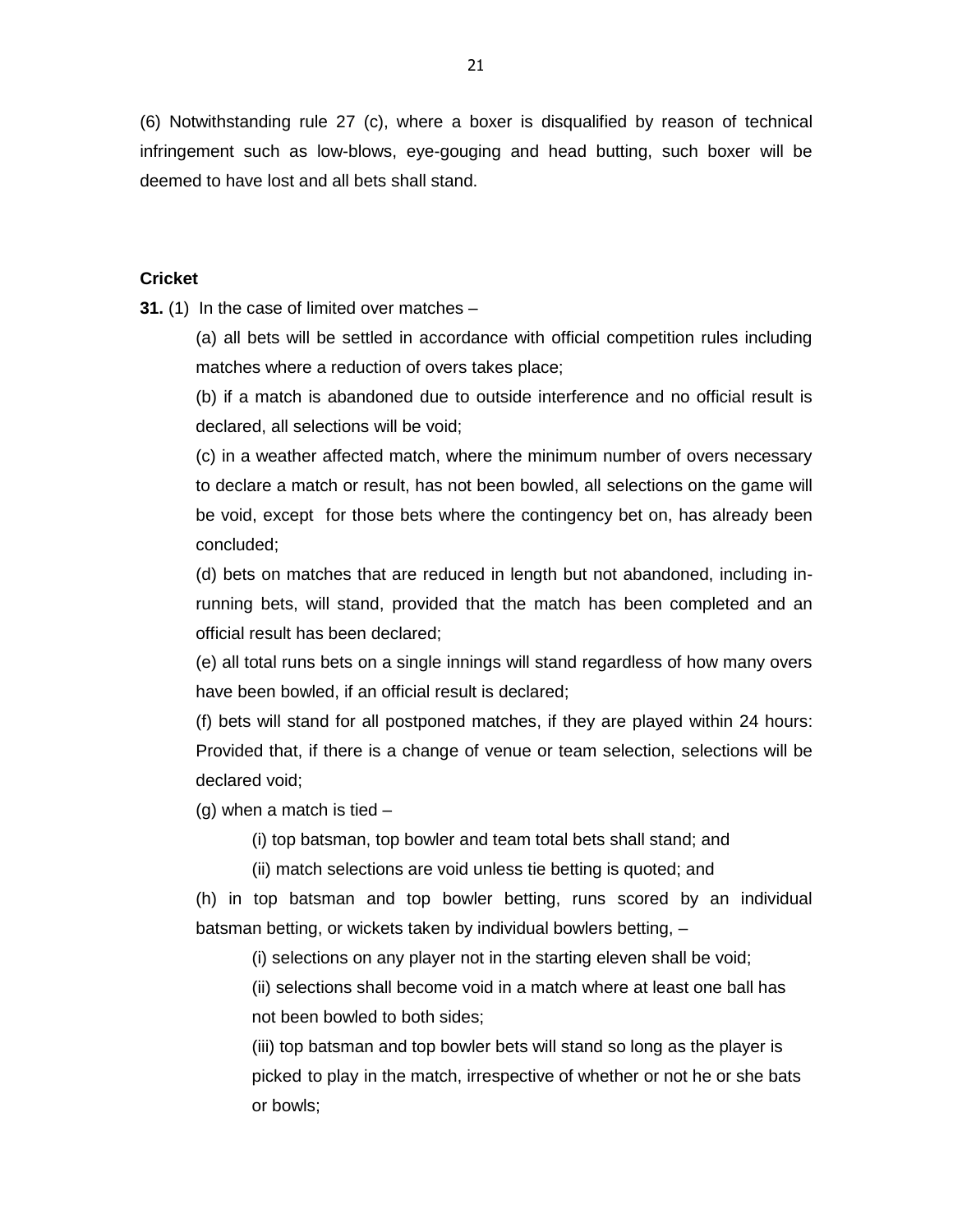(iv) should a player not bat or not bowl in the match, such players will be deemed to have scored zero runs and to have taken zero wickets, as the case may be;

(v) head to head bets require at least one ball to have been bowled and a minimum of 25 overs to have been bowled or the relevant innings to have been completed to stand: Provided that in the event of a tie, head to head selections will be void;

(vi) selections on an individual batsman's runs will be void if he does not face at least one ball;

(vii) dead-heat rules apply for top batsman or bowler and catches betting; and

(viii) if a match is abandoned before a bowler can complete his or her allotted overs or take more wickets than the other bowler, selections are void.

(2) In the case of five day matches –

(a) the top batsman and top bowler rules as contemplated in sub-rule  $(1)$  apply;

(b) at least one ball must be bowled for bets to stand, otherwise affected selections are void;

(c) if a match is officially abandoned due to outside interference and no official result is declared, then undecided selections on the match are void; and (d) in the event of a tie, where both teams have completed two innings each and have the same score, dead-heat rules will apply, and bets on the draw will be losing bets.

(3) In the case of series betting, whether in respect of test cricket or one day cricket–

(a) selections are void if the designated number of matches in the series is not completed, unless a sufficient number of matches have been played to determine the series; and.

(b) correct score selections shall be void if the stipulated number of matches is not played.

(4) In a tournament or series, where a bet on an outright winner has been placed and the trophy is shared due to a tie or a no result, dead-heat rules apply: Provided that bets on a team to win a final are void if the match ends in a tie.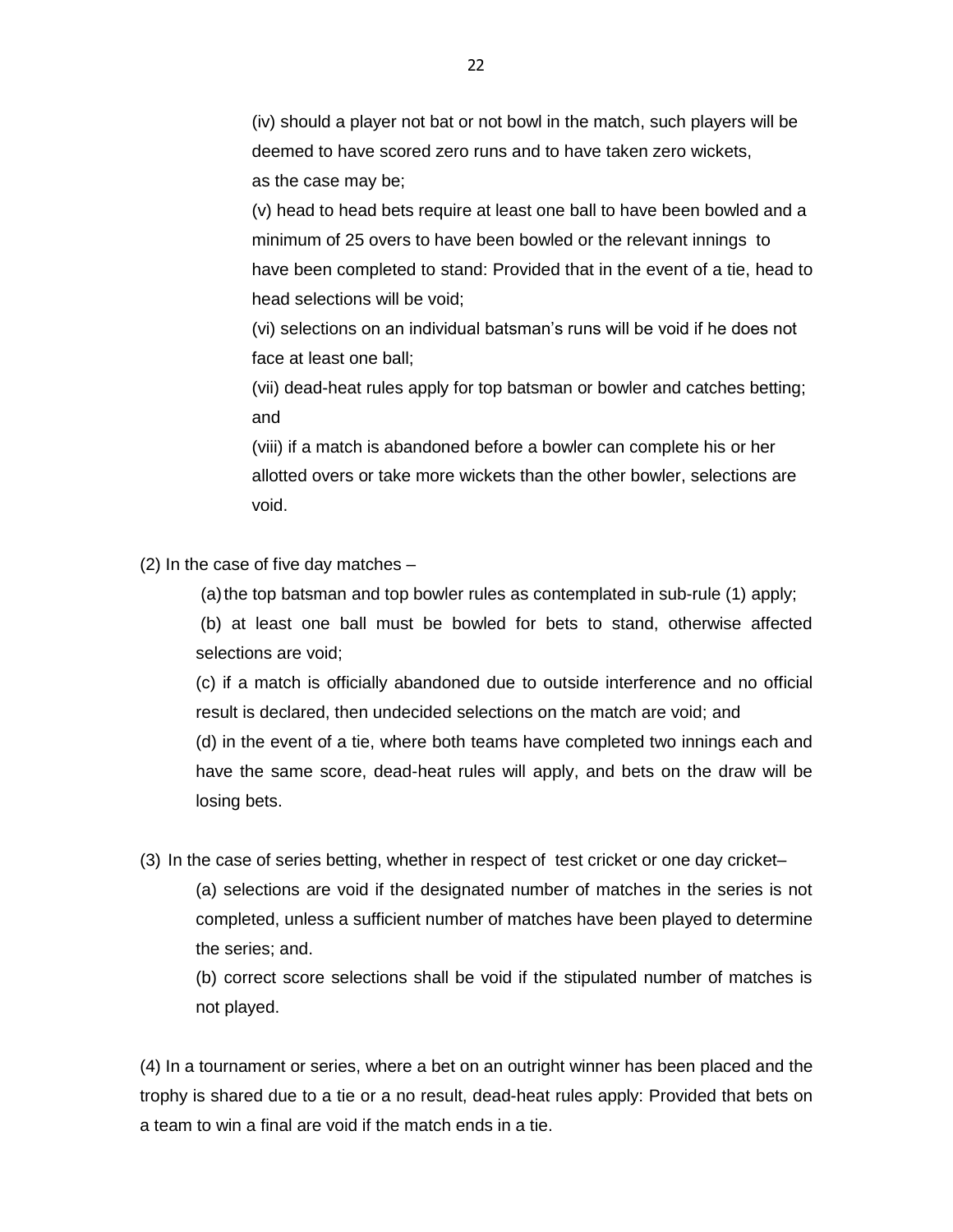#### **Golf**

**32.** (1) (a) If a tournament is scheduled for 72 holes and play is abandoned for any reason, all selections on the outcome of the tournament are void, unless an official result is declared by the relevant recognised governing body within 48 hours.

(b) If a tournament is abandoned prior to completion of the scheduled number of holes, any selections relevant to holes to have been played after the point at which the tournament was abandoned, are void.

(2) If a tournament is suspended by the recognised governing body and no official result declared under circumstances where the balance of the tournament is intended to be rescheduled, all bets for which the result has not yet been determined stand until a result is declared by the relevant recognised governing body: Provided that, if a result is not declared within seven days of the original scheduled commencement date, all selections for which the result has not yet been determined are void.

(3)(a) All outright bets are settled on the player who wins the trophy and any play-off holes will be taken into account when determining the winner of a tournament.

(b) In the case of place bets where there is a tie after completion of the predetermined number of holes, subject to subrules (1) and (2), the revised payout shall be calculated as follows –

> (i) divide the face value of the sports bet, the original payout and the original stake, by the number of competitors involved in the tie, and

> (ii) multiply the figure obtained in (i) by the number of official placings to be filled by the competitors involved in the tie.

(4) Selections shall be void if any player fails to tee off in the first round and subsequent withdrawals are losers.

(5) Should a player tee off, all outright and match bets relevant to that player stand.

(6) The following applies to make the cut betting –

(a) for a selection to stand the named player must play either 36 holes or 54 holes, depending upon the point at which the cut is made in that particular tournament; and

(b) a player is deemed to have made the cut if he or she is eligible to play in the

23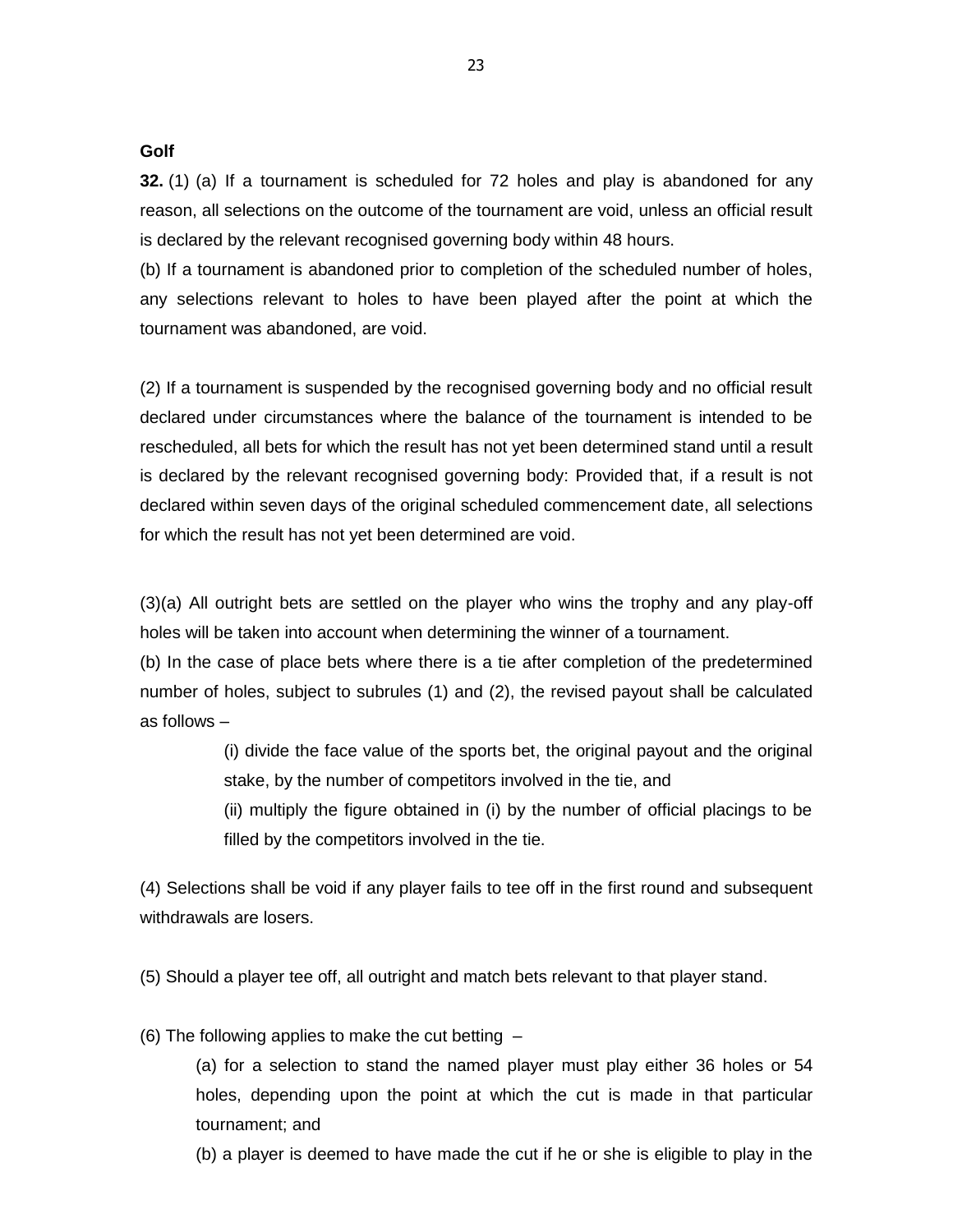round after the cut has been made, even if he or she chooses not to.

(7) The following applies to tournament group betting –

(a) selections shall become void on any player in that group who fails to start the tournament and deduction rules applicable to horse racing as contemplated in rule 18, shall apply on the remaining players in that group; and (b) dead heat rules applicable to horse racing shall apply if two or more players tie for first place in the group.

(8) The following applies to tournament match betting –

(a) betting odds are quoted for the tie in match betting, where both players achieve the same overall score after 72 holes, irrespective of when the number of holes has been reduced: Provided that it is not fewer than 36 holes and an official result has been declared by the recognised governing body;

(b) if either player fails to participate in the tournament, or if the specific round is abandoned, selections on that match shall be void;

(c) play-off holes do not count, unless the bet was made specifically to exclude the tie; and

(d) If one player misses the cut, the other is the winner and where both players miss the cut , the player with the lowest score when the cut is made, is the winner.

(9) If two, three and four balls matches are played –

(a) all bets are settled on the lowest single round score over the specified 18 holes play and all 18 holes must be completed;

(b) if a player starts a round but fails to complete it, all bets on that player will be deemed losers regardless of score;

(c) all selections shall become void if the specified round is abandoned or if any one of the players fails to start the round;

(d) dead-heat rules applicable to horse racing shall apply for three and four ball matches, if more than one player achieves the lowest score, unless the betting odds on a tie are quoted;

(e) the betting odds for a tie will be quoted for two-ball match betting and where a tie occurs all bets on players are losers, unless it clearly states that betting is quoted with no tie;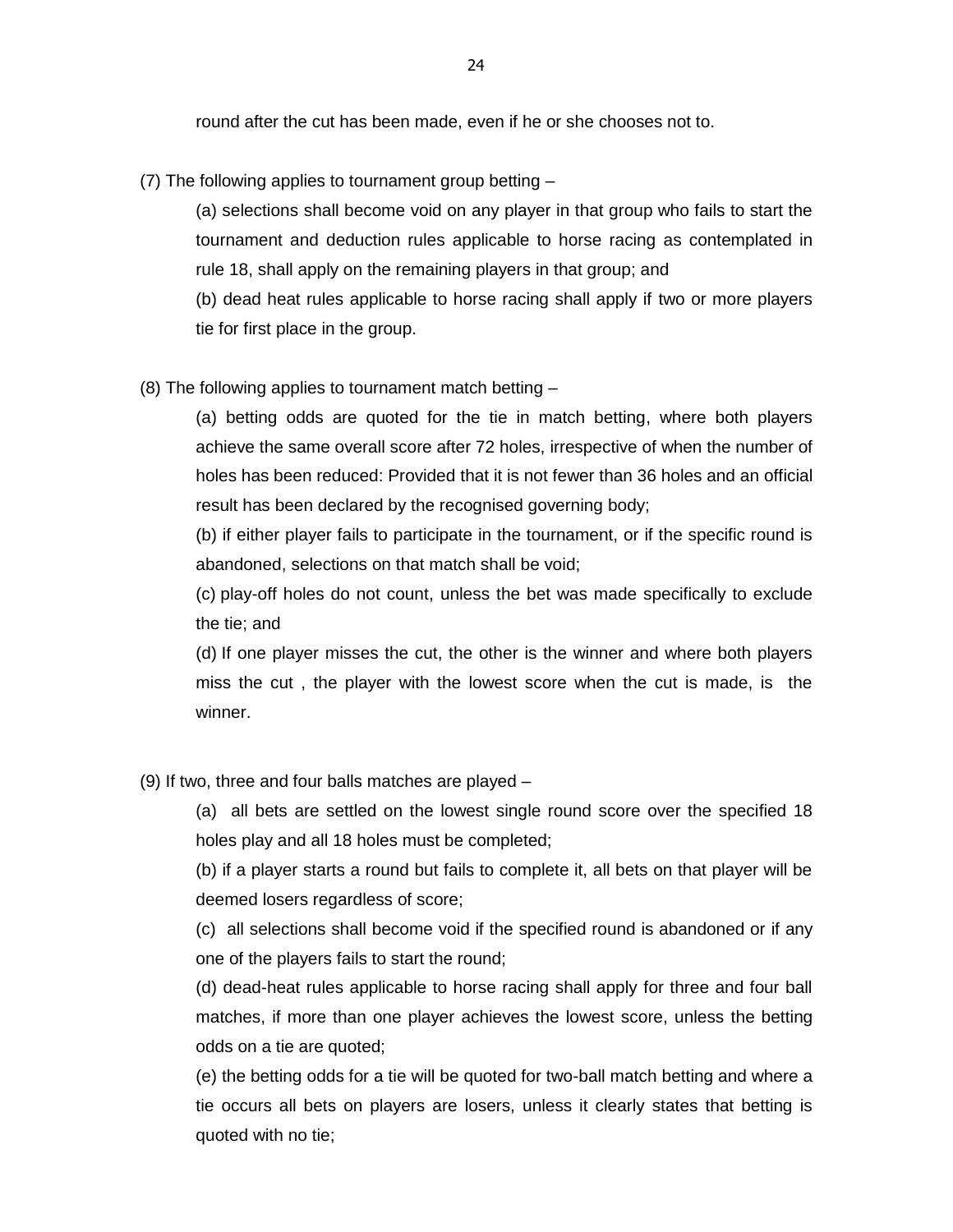(f) in the event of a player listed in a three or four-ball match withdrawing before the event has started, all selections on that specific three or four ball match are void;

(g) if for any reason a player withdraws or is disqualified during the tournament after he or she has teed off, all bets will stand on that three or four ball match; and

(h) if two or three players are tied on the same score they will be settled as a dead heat for betting purposes, unless they are involved in a playoff, where the winner of the three or four ball match is the golfer with the lowest finishing score: Provided that if all three or four golfers miss the cut, the player with the lowest score will be the winner.

#### **Motor racing**

**33.** (1) In the case of championship betting –

(a) bets stand on all drivers whether or not they participate: Provided that drivers must start at least one race;

(b) results will be determined based on the official points standings upon the initial declaration of the official result by the relevant recognised governing body of the final event for championship purposes; and

(c) the championship result will not be affected by any subsequent protests, processes or amendments to placings.

(2) In the case of Grand Prix betting –-

(a) for settlement purposes the podium position or medal ceremony immediately after the race shall count as the official result;

(b) the result will not be affected by any subsequent protests, processes or amendments to placing;

(c) in the event that the number of laps in the race is reduced for any reason, bets will stand and the podium finish applied to determine the outcome of the event;

(d) selections will be void on any driver who withdraws from the race prior to the commencement of the warm-up lap;

(e) once the warm-up lap is underway, all contestants are under starter's orders and all bets stand; and

(f) in the case of head-to-head betting between two drivers or cars, if either or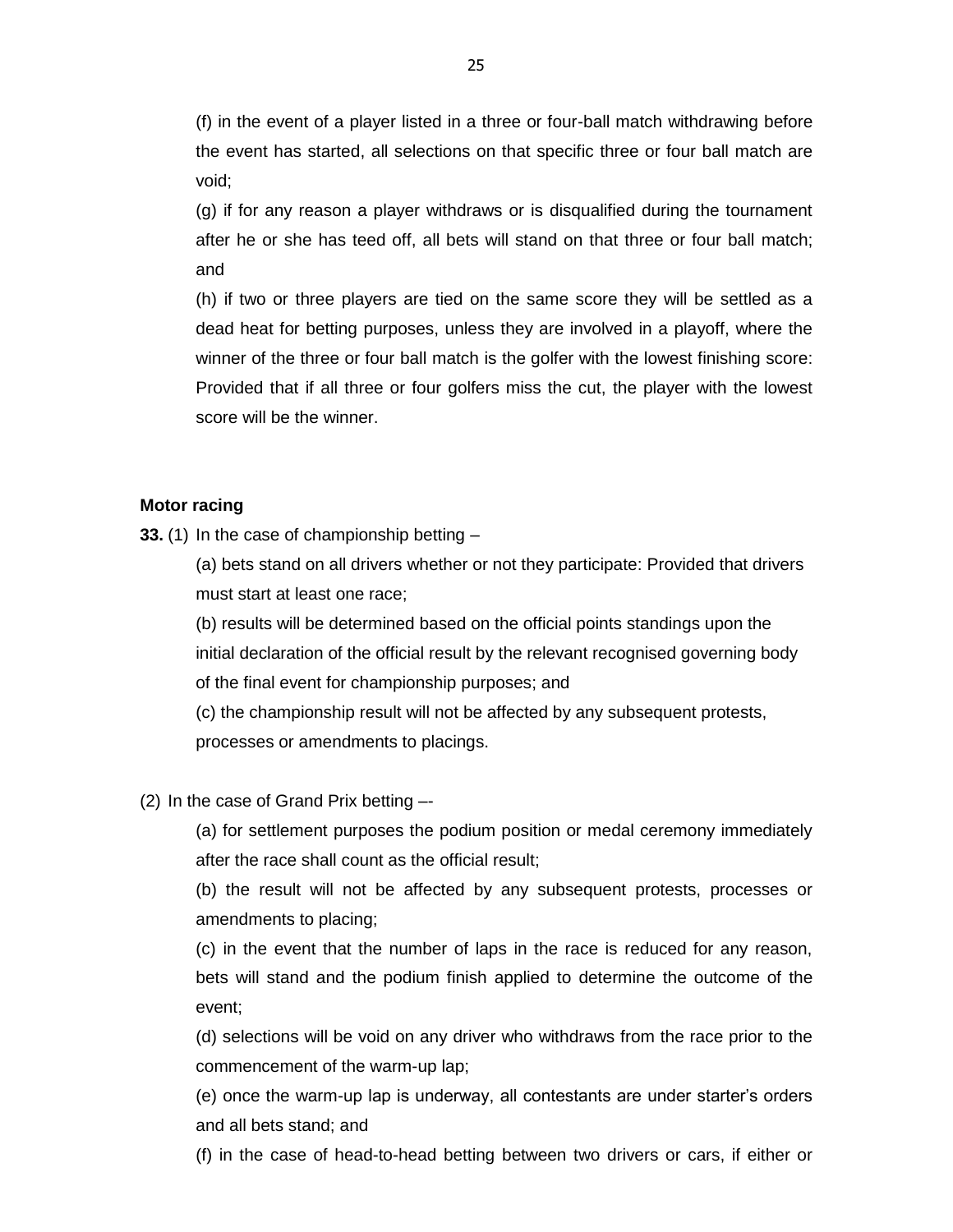both fails to finish, the outcome will be determined in accordance with which car or driver completes the most laps, even if the number of laps is reduced for any reason: Provided that where both are accredited with completing the same number of laps, dead heat rules apply.

(3) Any selections on the constructors' title will stand whether they participate or not: Provided that one of the constructors' cars must start at least one race.

## **Rugby**

**34.** (1) All rugby bets shall be settled on the score at full time, being 80 minutes play, plus referees optional time, unless the bet is struck to win outright, to lift the cup, or to progress to another round of the competition.

(2) Where a bet is struck to progress to another round of the competition, or to lift the cup, or to win outright, there shall be no betting on the draw, as extra time or penalties may be required to decide the outcome: Provided that where both teams tie after extra time has been played, dead heat rules apply.

(3) Betting odds shall be displayed on both teams as well as the draw if applicable, and it shall be clearly indicated which is the home team.

(4) Betting odds on a handicap tie, if applicable, will be quoted and if the game is a tie on handicap after 80 minutes, then all bets on either side for the win will be losers.

(5) If a team plays a different opponent to that which is advertised, or if the venue of a match is the reverse of that displayed, all selections on that match shall be void.

(6) Should a match be incomplete, abandoned or postponed, all selections shall be void, unless it is resumed or played within 24 hours of the original scheduled date.

(7) In the case of first try-scorer bets, –

(a) selections shall become void if the selected player does not take part in the starting line-up;

(b) if a match is abandoned first player to score bets shall stand where at least one try has been scored;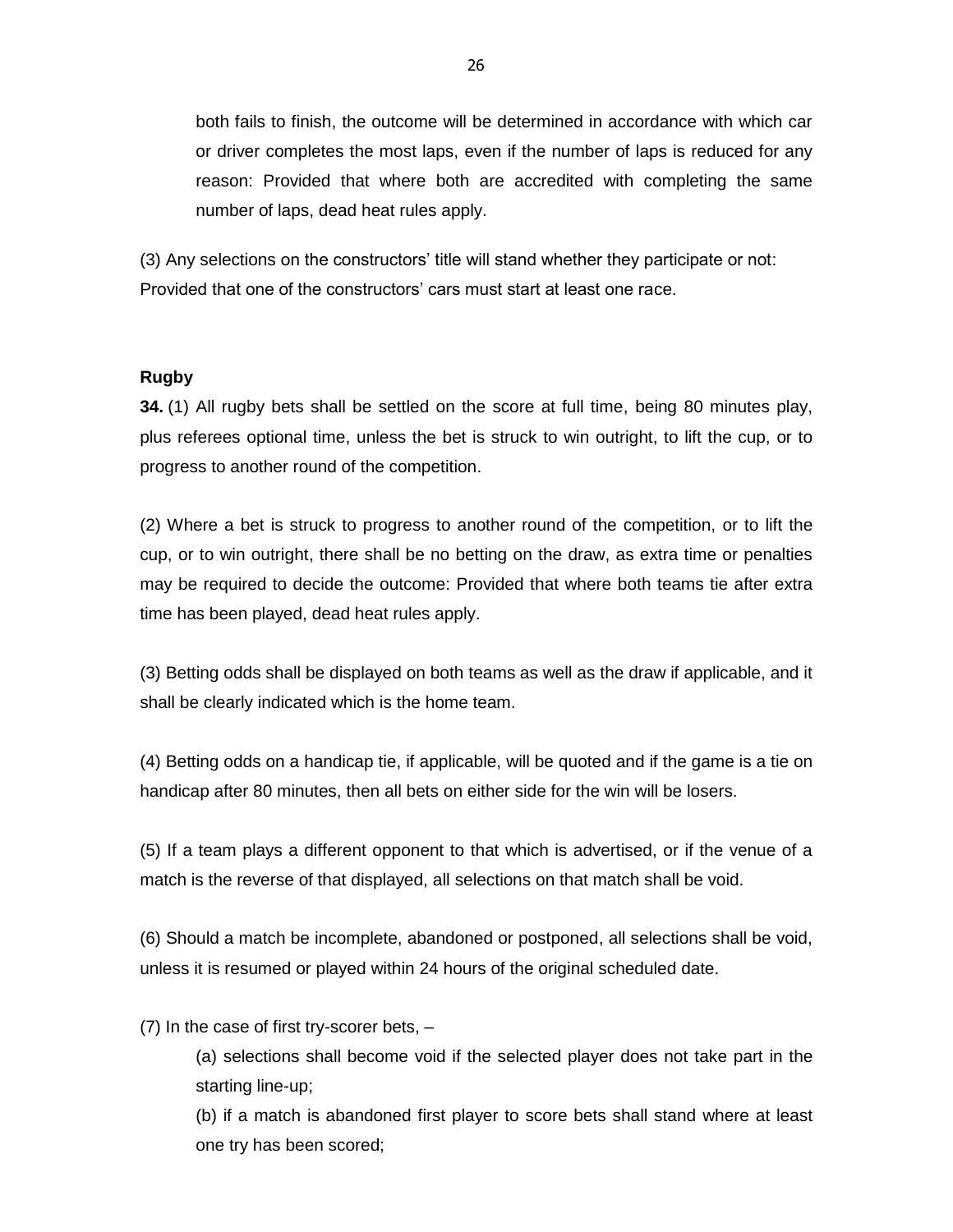(c) where betting odds are offered on a penalty try, all bets on players to score the first try will be losers;

(d) where betting odds on a penalty try are not offered and the first try awarded is a penalty try, then the relevant bet will be determined on the basis of the try following the penalty try; and

(e) bets stand regardless of whether the player who is the subject of the bet or any other player takes or leaves the field or is dismissed from the game.

(8) Any matches postponed by more than 24 hours after the advertised date or where there is a change of venue will be void.

## **American Football**

**35.** (1) The score at the end of play, including overtime, will be taken as the final result.

(2) Notwithstanding the provisions of sub-rule (1), first half and second half double bets shall be settled at the conclusion of regulation time.

## **Tennis**

**36.** (1) A tennis match is deemed to have commenced with the first serve: Provided that if a match ends prematurely due to either player's retirement or disqualification all match selections are void.

- (2) If a match is postponed and rescheduled, all bets stand.
- (3) If the match is not played within 24 hours, match selections are void.
- (4) Bets stand regardless of any change of venue or court surface.

(5) In the case of sets betting, if the match does not start or is unfinished due to either players' incapacity or disqualification, the relevant selections are void.

- (6) In the event of a change in the total number of sets to be played:
	- (a) match bets will stand; and
	- (b) sets betting selections will be void.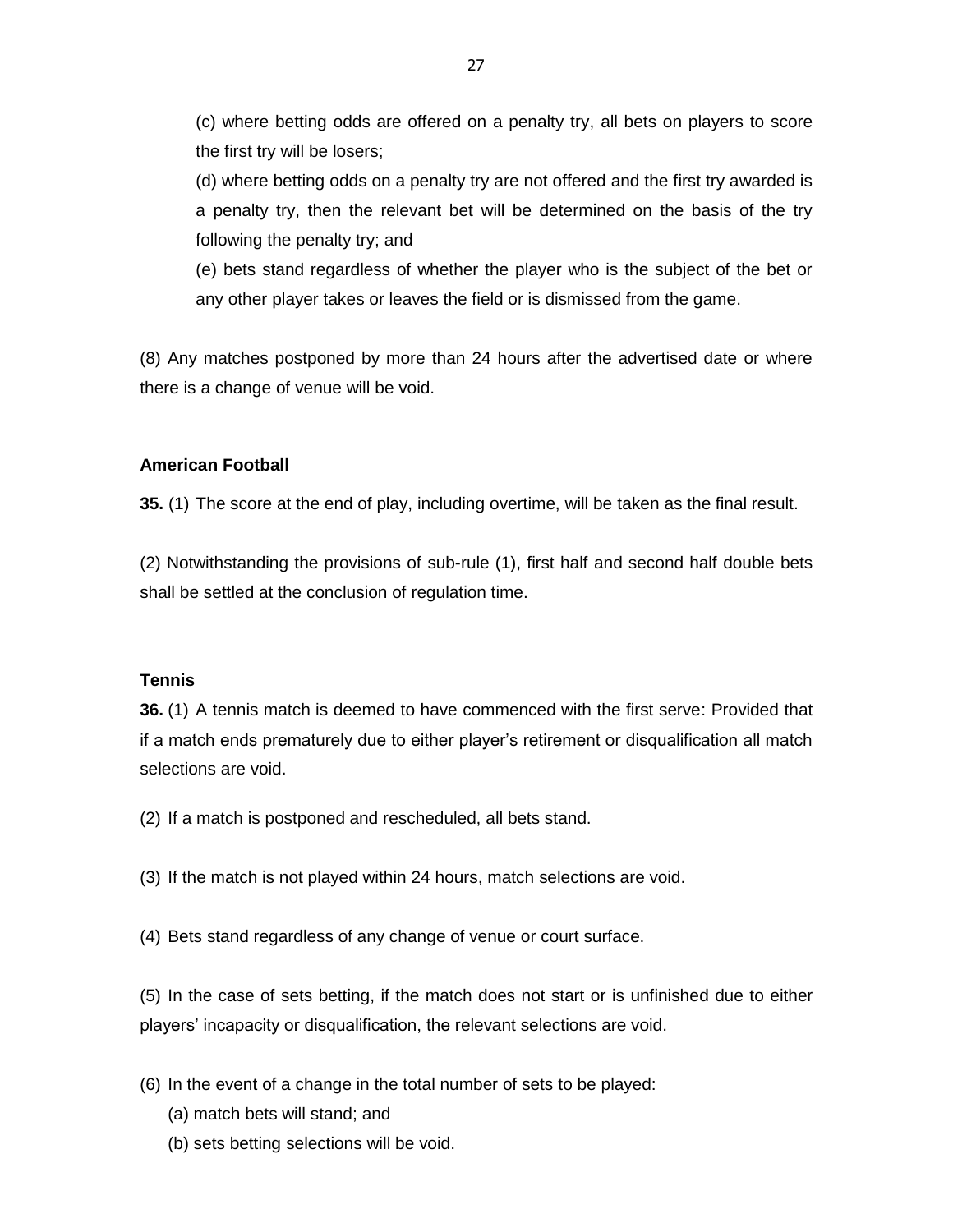#### SECTION E SPREAD BETTING

#### **Betting rules for spread betting**

**37.** (1) In section E, unless the context otherwise indicates, the terms set out shall bear the following meanings –

"**going high**" means wagering that the result of a certain event will exceed the high point or offer price of the spread quote, and "**buying**" and "**has gone high**" and "**bought**" has a corresponding meaning;

"**going low**" means wagering that the result of a certain event will be below the low point or bid price of the spread quote, and or "**selling**" and "**has gone low**" and "**sold**" has a corresponding meaning;

"**make-up**" means the final settlement price of a spread bet;

"**mid-point**" means the average of the bid and offer price or the going high and going low price;

"**spread bet**" means a bet laid by a bookmaker on the contingency that the outcome of a certain event will fall outside a spread margin;

"**spread margin**" means the margin, expressed in points, set by a bookmaker of predicted outcomes of a certain event, and "**bid-offer price**" has a corresponding meaning; and

"**stop loss**" means the maximum amount of points on a spread market that can be won or lost, and "**stop win**" has a corresponding meaning.

(2) A spread bet is placed by the customer staking a stated amount of money per point and going high or going low where the amount won or lost is directly related to the fixed amount per point wagered.

(3) Each spread bet shall be subject to the stop loss or stop win set by the bookmaker on each type of spread betting market offered by him or her.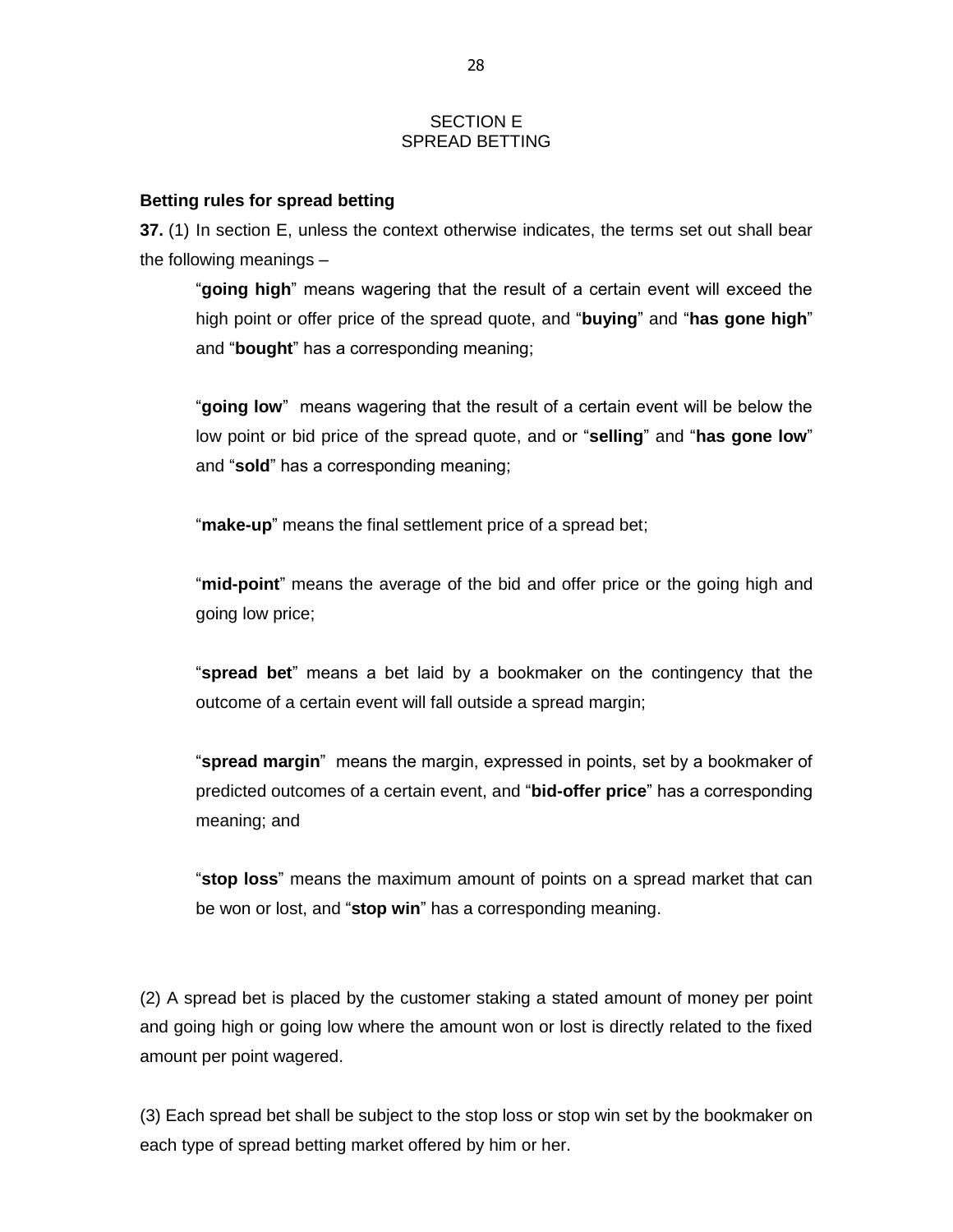(4) All stop losses or stop wins shall be displayed at all times in the betting room or displayed on the website of a bookmaker and, at the request of the player, shall be read out to the player.

(5) A player shall lose if the outcome of the event falls within the spread margin or the side of spread margin opposite to that on which he or she wagered.

(6) The size of a player's win shall be determined by taking the lesser of –

(a) the number of points difference between that point of the spread margin at which the player wagered and the stop loss or stop win on that side; and (b) the number of points difference between that point of the spread margin at which the player wagered and the outcome of the event.

(7) The size of the player's loss shall be determined by taking the lesser of –

(a) the number of points difference between that point of the spread margin opposite to that on which the player wagered and the stop loss or stop win on that side; and

(b) the number of points difference between that point of the spread margin opposite to that on which the player wagered and the outcome of the event.

(8)(a) In certain events the bookmaker may allow the player to close his or her bet by either taking a profit or cutting a loss.

(b) If a player has gone high and he or she takes his or her profit or cuts his or her loss, the size of the player's win or loss, as the case may be, shall be the difference between

(i) the high point of the spread margin applicable when the bet was struck; and

(ii) the low point of the spread margin applicable at the time that the profit is taken or the loss is cut.

(c) If a player has gone low and he or she takes his or her profit or cuts his loss, the size of the player's win or loss, shall be the difference between –

(i) the low point of the spread margin applicable when the bet was struck; and

(ii) the high point of the spread margin applicable at the time that the profit is taken or the loss is cut.

–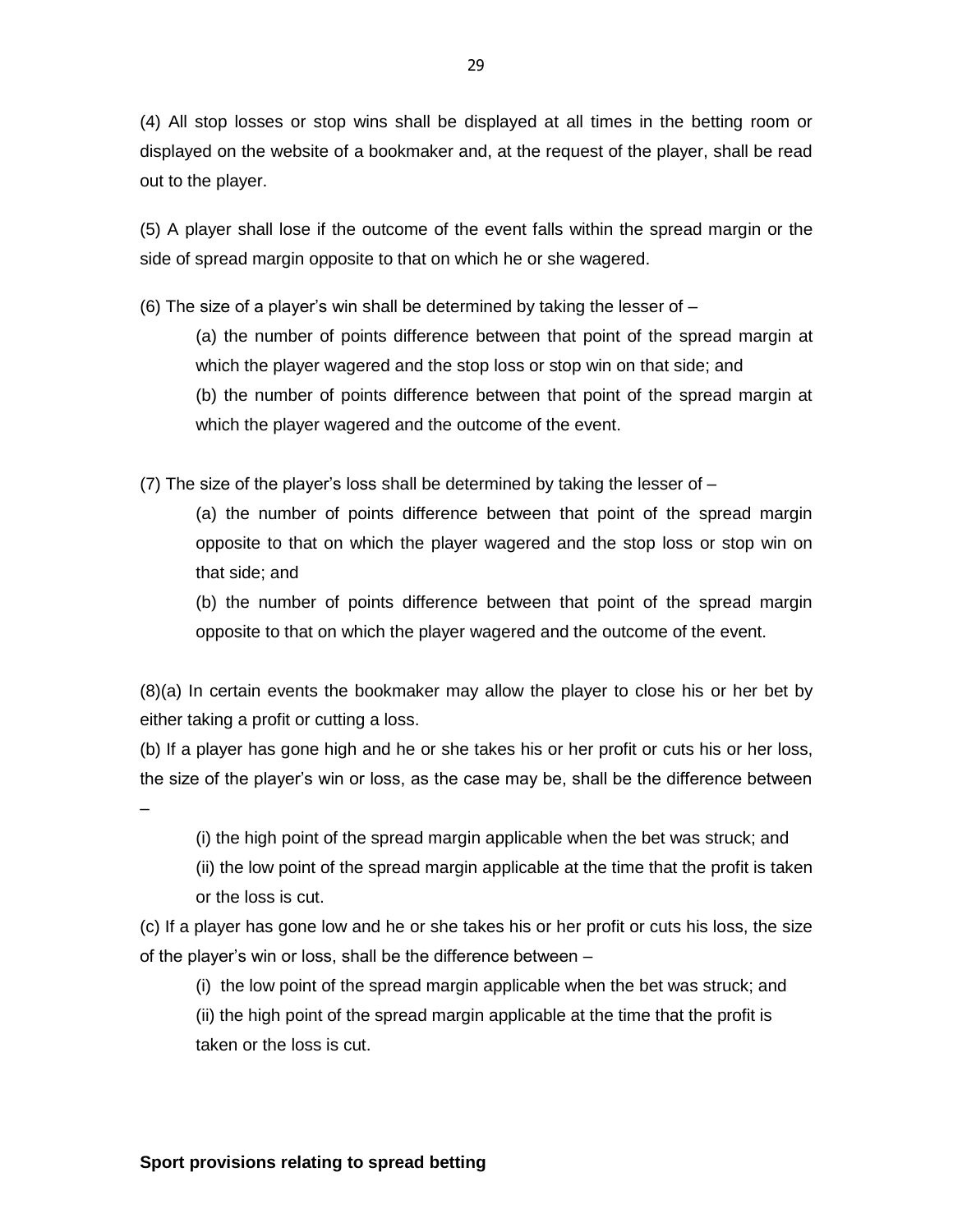**38**. Notwithstanding the provisions of rule 28 to rule 36 the following provisions shall apply to Sports spread betting –

(a) In relation to football –

(i) for any bets on the time of an event, such as first goal or first throw occurring in the match, settlement shall be determined by the official timing of the match where available or alternatively bets will be settled on market consensus;

(ii) a bet on the total number of points that a team will attain during the season shall not be affected by any points deducted after the completion of the season; and

(iii) in any bet on the total shirt numbers of the goal scorers in a match, the shirt number of any scorer of an own goal shall be added to the total of shirt numbers of the team which is credited with the goal.

(b) In relation to cricket –

(i) all bets struck on the number of runs to be scored in the first innings of a one-day match shall be void if the side has not completed 90 percent of the original allocated overs, or 90 percent of any reduction of overs, unless the team has been dismissed; and

(ii) in respect of a bet on a match between two batsmen, each shall go in to bat, and at least one ball shall be bowled to each for the bet to be valid.

(c) In relation to golf, in a bet on finishing positions where a position is tied, the average of the number of places allocated to the players involved in the tie for such position shall be used: Provided that in a playoff, the winner of the playoff shall be the winner.

(d) In relation to motor racing, any bet involving the winning margin of a Grand Prix race, the margin shall be rounded up or down to the nearest 1000<sup>th</sup> of a second.

(e) In relation to rugby –

(i) eight points shall be awarded for a penalty try on bets struck on the jersey numbers of try scorers; and

(ii) every player shall retain his or her original number for the duration of the match.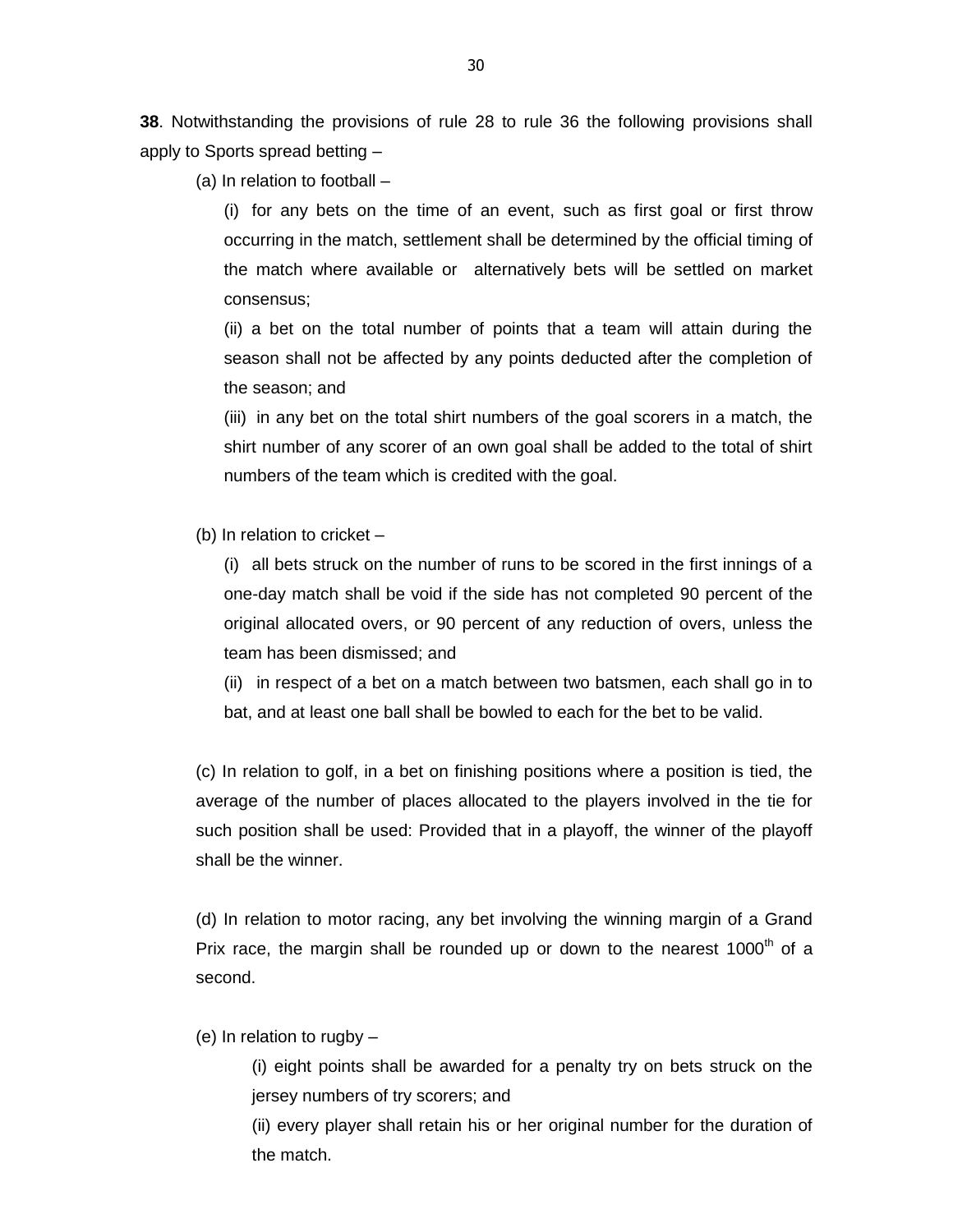(f) In relation to boxing, any bet involving the finishing time of the fight, all rounds shall be three minutes, and the finishing time shall be rounded up or down to the nearest minute.

(g) In relation to horse racing, a bet on finishing positions across a race day shall be void should the race meeting be abandoned.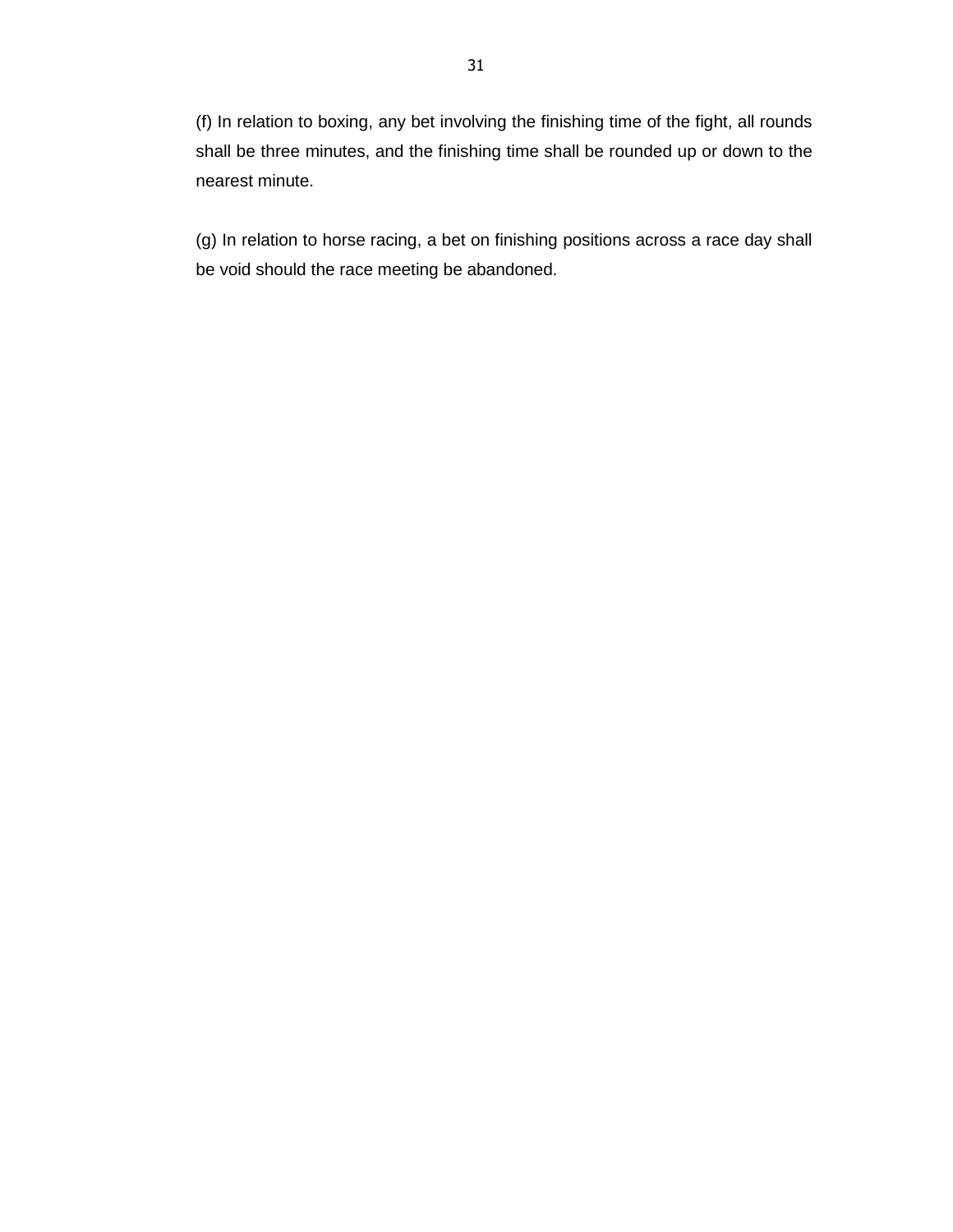# **Annexure A**

|                   | <b>ODDS OF WITHDRAWN HORSE OR DEDUCTIONS</b> |  |  |
|-------------------|----------------------------------------------|--|--|
| <b>CONTESTANT</b> |                                              |  |  |

| 25 /1 and bigger | No deduction |  |  |
|------------------|--------------|--|--|
| 13/1 to 20/1     | 5 %          |  |  |
| 9/1 to 12/1      | 10 %         |  |  |
| 6/1 to 8/1       | 15 %         |  |  |
| 4/1 to 11/2      | 20 %         |  |  |
| 3/1 to 7/2       | 25 %         |  |  |
| 22/10 to 28/10   | 30 %         |  |  |
| 16/10 to 2/1     | 35 %         |  |  |
| 13/10 to 15/10   | 40 %         |  |  |
| 11/10 to 12/10   | 45 %         |  |  |
| 1/1              | 50 %         |  |  |
| 8/10 to 9/10     | 55 %         |  |  |
| 6/10 to 7/10     | 60%          |  |  |
| 5/10             | 65 %         |  |  |
| 4/10             | 70 %         |  |  |
| 1/3 and shorter  | 80%          |  |  |